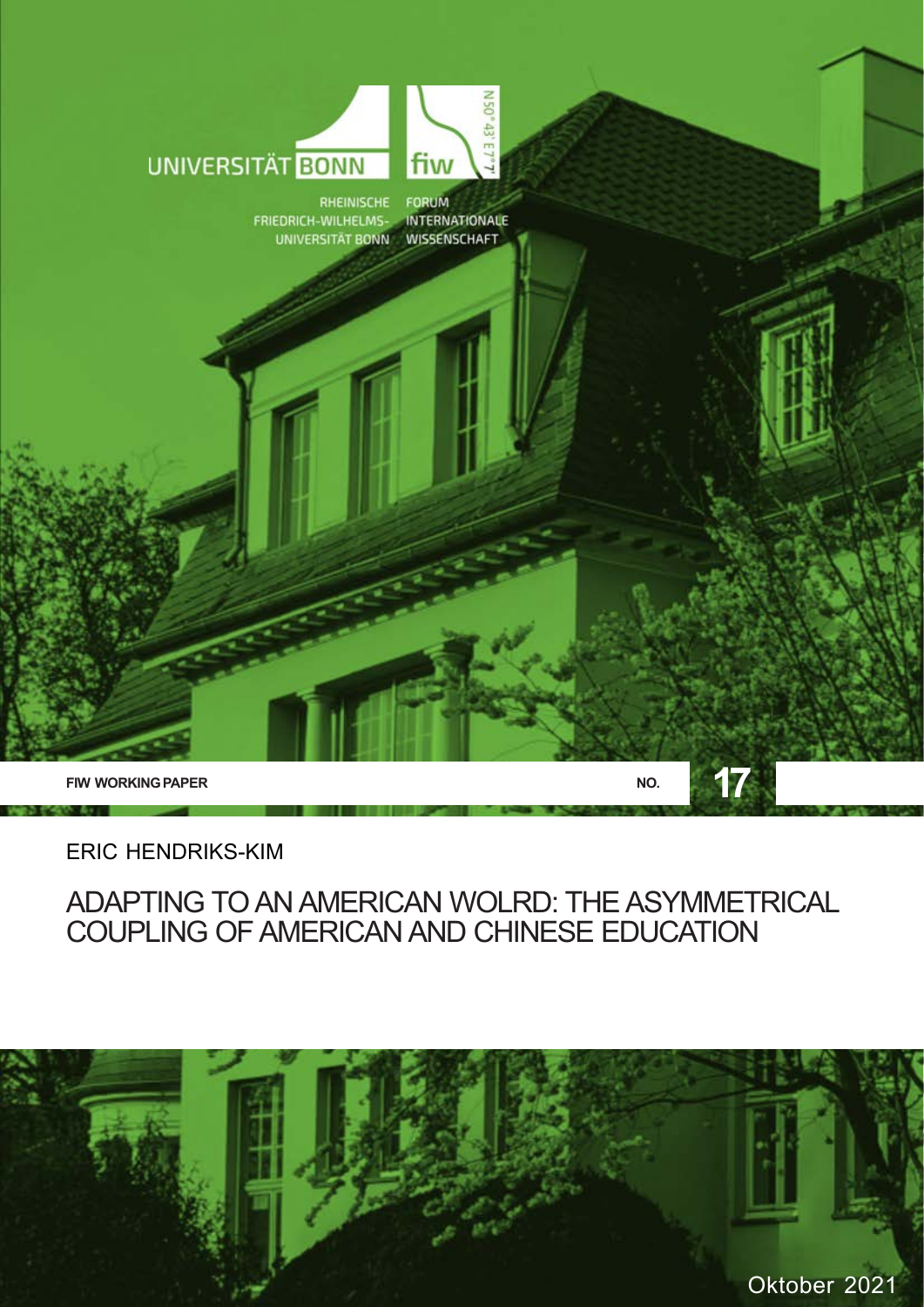## ADAPTING TO AN AMERICAN WORLD: THE ASYMMETRICAL COUPLING OF AMERICAN AND CHINESE EDUCATION

# ERIC HENDRIKS-KIM

FIW WORKING PAPER NO. 17

Bonn, 2021 | ISBN 978-3-946306-17-7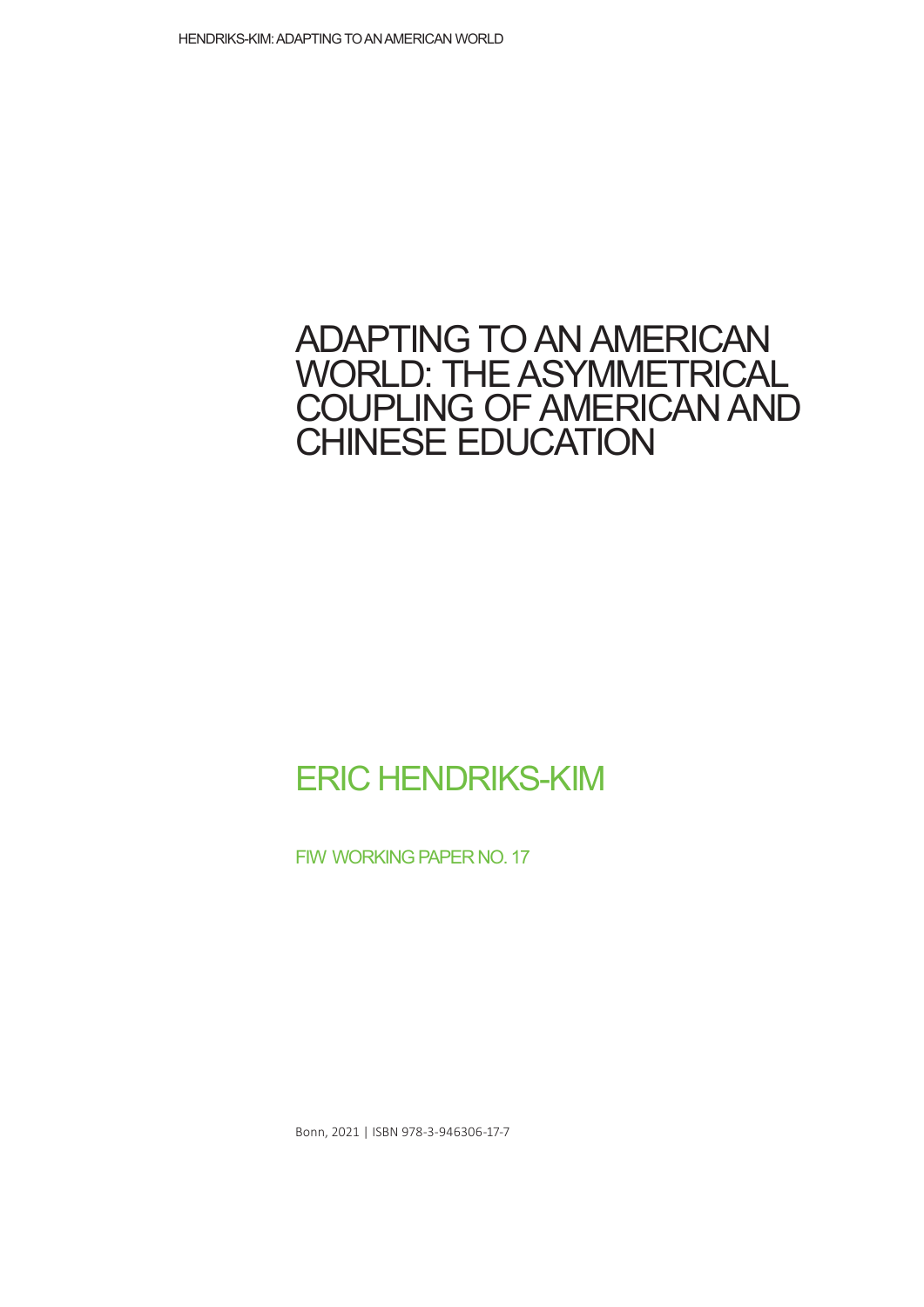# **CONTENT**

| Introduction                              | 04 |
|-------------------------------------------|----|
| Intercultural adaptation in zhongjie      | 06 |
| Activity management                       | 07 |
| Essay consulting                          | 08 |
| The asymmetrical sino-american linkage    | 09 |
| The adjusted-to normative formations      | 11 |
| The intra-educational institutional level | 11 |
| The national level                        | 12 |
| The global level                          | 12 |
| Conclusion                                | 14 |
| References                                | 16 |
| About the Author                          | 19 |
| <b>FIW Working Paper</b>                  | 20 |

# IMPRESSUM

Rheinische Friedrich-Wilhelms-Universität Bonn Forum Internationale Wissenschaft Heussallee 18–24 53113 Bonn

Tel.: +49 228 73 62986 E-Mail: fiw@uni-bonn.de Layout: romeer und höhmann strategisches design Satz: Jonathan Eisleb Internet: www.fiw.uni-bonn.de ISBN: 978-3-946306-17-7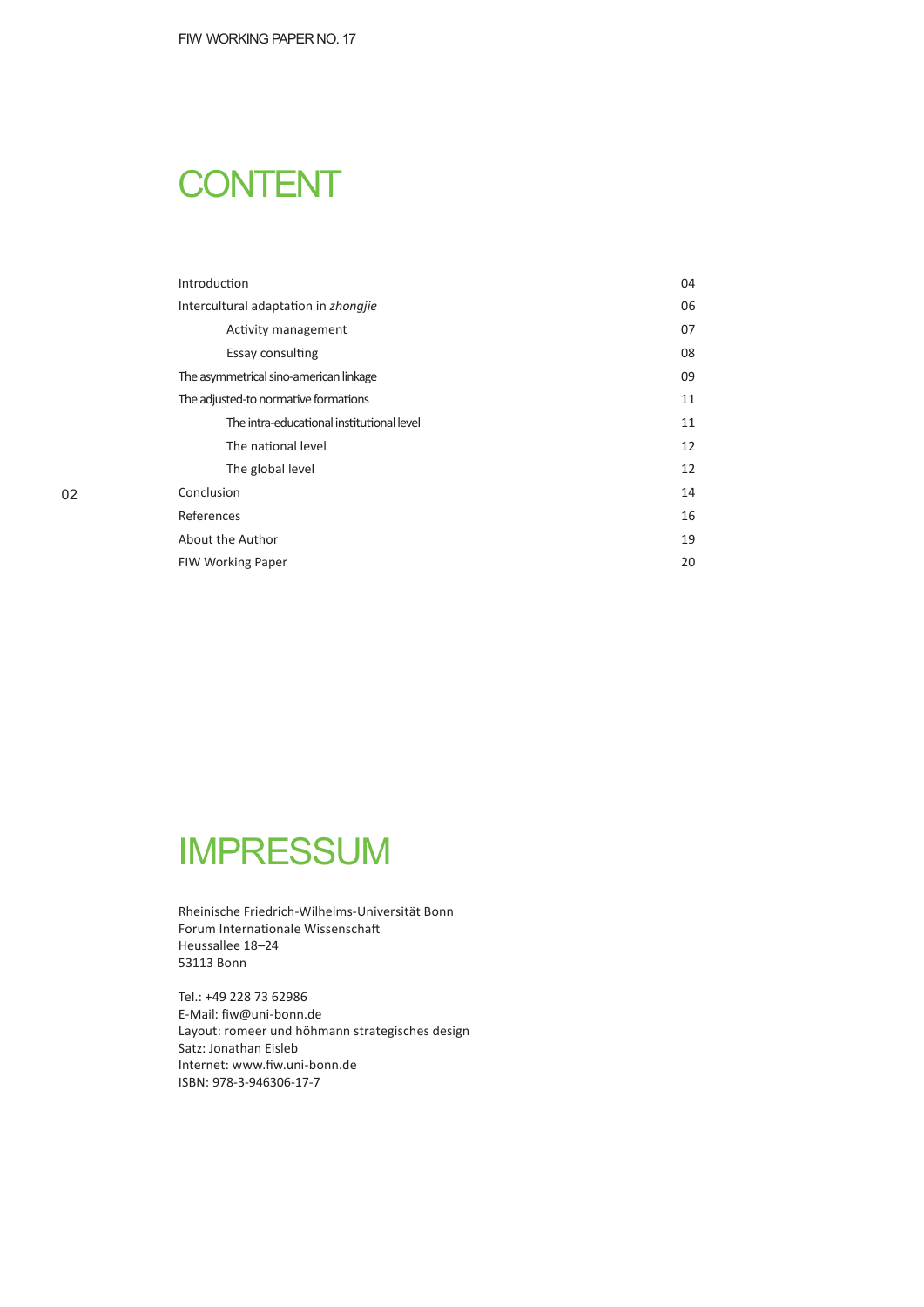# **ABSTRACT**

The extensive study-abroad consulting industry that prepares Chinese students for American schools exemplifies, and is conditioned by, the asymmetry in Sino-American educational connectivity. Mobility from China to the United States involves more students, money, and prestige, as well as a lengthier and more densely institutionalized preparatory path than movement in the opposite direction. America-bound Chinese applicants often derive from special America-oriented school programs and hire mentors from the consulting industry. These mentors help them write American-style application essays and cultivate extracurricular activities in conformance to Anglo-American upper-class ideals. Proximately, the applicants seek to adapt to the presumed values of the American admission commissioners. In extension, they could be seen as adapting to America's education culture and class structure, or even to a global power constellation in which America is hegemonic. Yet, though tempting, framings that juxtapose a 'world culture'-representing America to a peripheral Chinese 'non-world' run into conceptual contradictions.

**Keywords:** American college admissions, world culture theory, diversity discourse, studyabroad consulting, cultural hegemony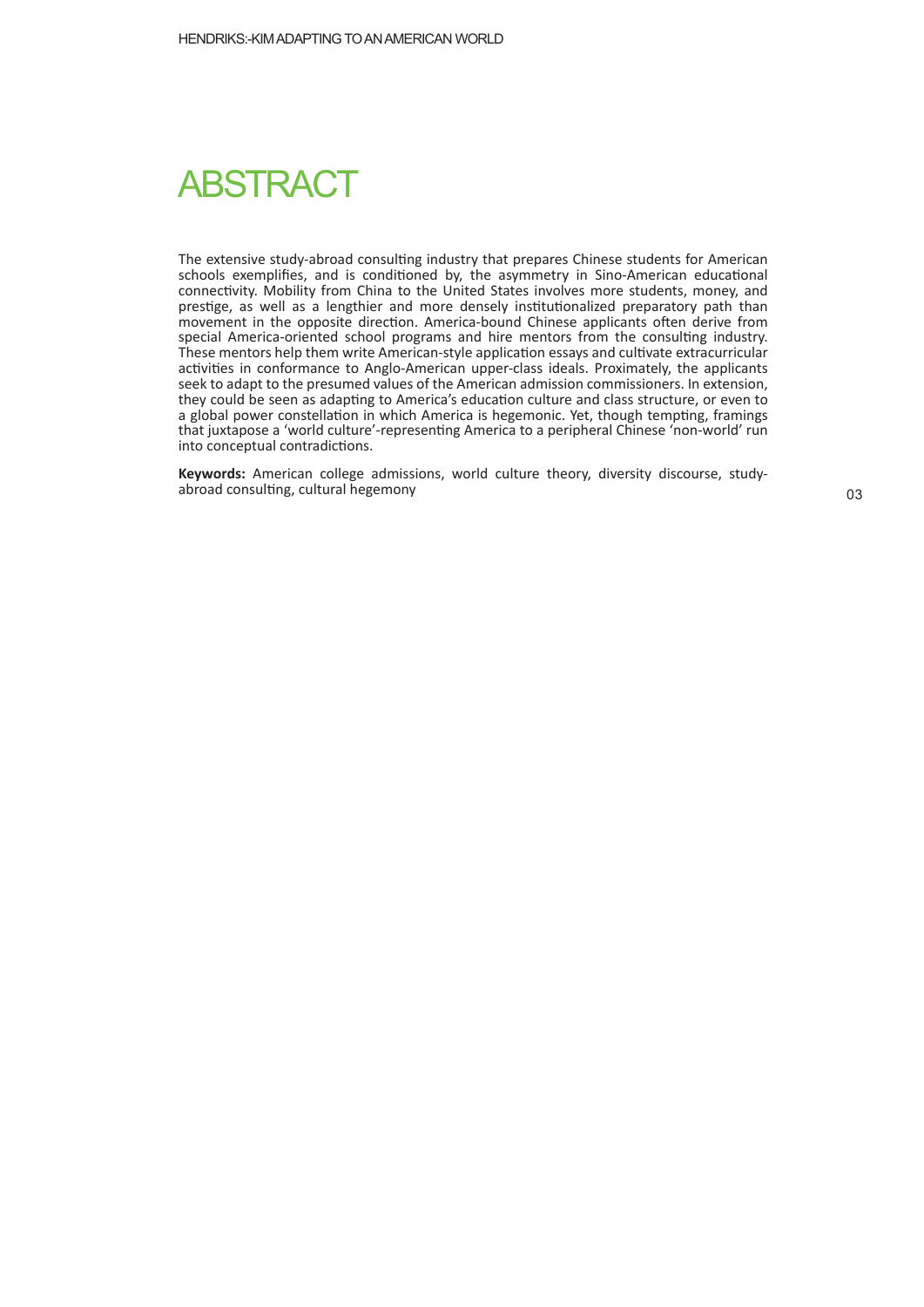## INTRODUCTION

Since the late nineteenth century, the injection of Western academic and educational values and organizational forms into the Chinese politico-cultural-educational ecosystem set in motion "a century of cultural conflict," in the wording of the subtitle of Ruth Hayhou's *China's Universi�es 1895-1995*. Cultural and poli�cal-ideological conflict consumed the first formalorganizational coupling with American higher education: the American transplant institution Tsinghua College (1911–1929). Tsinghua College, which was financed with the Boxer indemnity (war reparations) allotted to the United States, offered an eight-year preparation for undergraduate education in America. Its Americanized format, which included an American sports program and systema�cally privileged things American, eventually proved too controversial, however. Chinese traditionalists and nationalists took over and sinified the college (Pan 2009, 65–84). Still, by the 1930s, due to efforts across China, Chinese students had become the largest group of international students at American universities. No less than roughly 20,000 Chinese nationals had studied in the US before the communist takeover in 1949 (Sun 1980, 364).

War and ideological conflict disrupted the early Sino-American coupling complex in the mid-twentieth century, but Sino-American connectivity made a remarkable comeback in the late twen�eth and early twenty-first century. Since 2009, Chinese students are once again the largest group of international students at American universities and high schools (IIE Open Doors 2020). In the school year of 2019–2020—just before the corona crisis interrupted student flows—372,532 sojourning ter�ary students from mainland China studied in the United States. This number subdivides into 148,160 undergraduates, 137,096 postgraduates, and 15,898 non-degree-seeking students, and 71,380 Optional Practical Training (OPT) students (Ibid.). The US Department of Commerce estimates that in 2016, Chinese tertiary students contributed 12.6 billion dollars to the American economy (Gao and Tan 2017).

Still, political and cultural conflicts, tensions, and incongruences have not disappeared from the space of Sino-American educational cooperation and interaction. [1] Nor has the asymmetry in Sino-American educational relations vanished. America is still the provider of education and pedagogical standards, as it had been so markedly during the days of Tsinghua College. Besides the flows of students and tuition money moving mainly from China to America rather than vice versa, the institutional infrastructure of Sino-American educational connectivity reflects the greater prestige of the American side, as this paper will argue. Relatedly, the efforts and institutional and financial resources that go into preparing Chinese students for further studies in America eclipse those invested in student mobility from America to China. Like the students at Tsinghua College in the 1910s, mainland Chinese applications to American boarding schools and colleges typically spent years in preparation in special international programs, supplementary classes, and commercial study-abroad consultancies called *zhōngjiè* (literally: intermediaries). The zhongjie and the normative adaptation work they facilitate, form this paper's focus.

One reason why such preparations are so extensive is that the admissions criteria of elite American boarding schools and colleges are elaborate, idiosyncratic, and culturally complex (Ma 2020, 68, 236). In their normative complexity and broadness of scope, the admission systems of elite American colleges are, in fact, an international outlier; they are, as sociologist Karabel quips, "exceedingly strange ... from both a historical and a comparative perspective" (2005, 2). Alongside the more standard academic components—school grades, English proficiency test scores (TOEFL or IELTS), and SAT scores (for college applications)applicants must write personal essays and take interviews. There is an emphasis on extracurricular activities, and students are selected "on highly subjective qualities such as 'character' 'personality' and 'leadership'" (Karabel 2005, 1).

<sup>[1]</sup> Indicative of the general hostility and mistrust, in February 2021, 55 percent of Americans polled by Pew supported "limiting Chinese students studying in the US" (2021).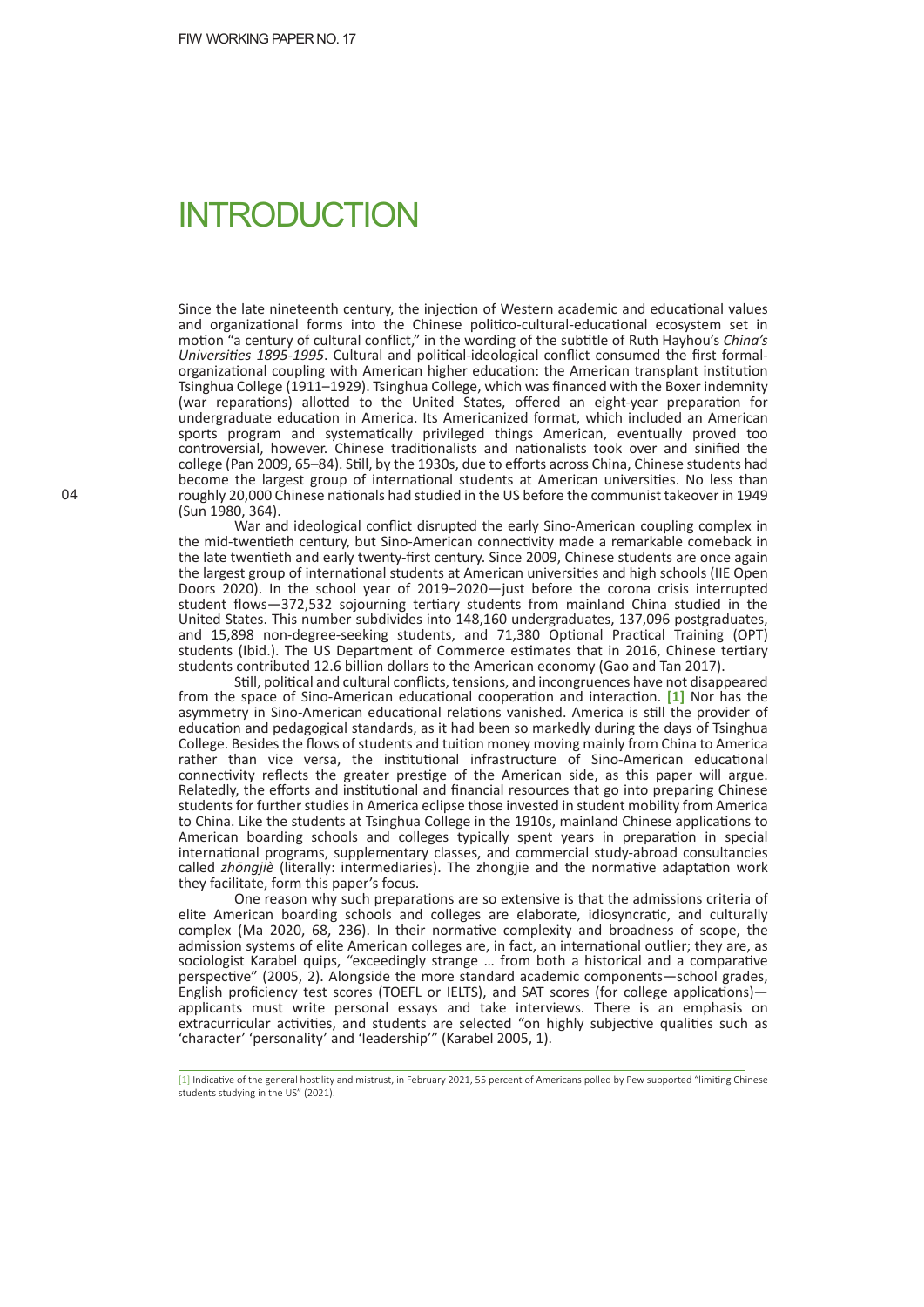Most culturally demanding are arguably the essay assignments for college applications. Typical prompts for American college application essays include: 'Describe an example of your leadership experience'; 'Describe the most significant challenge you have faced and the steps you have taken to overcome this challenge'; 'How will you contribute to our diverse campus population?'; and 'What have you done to improve your community?' The evaluation of an applicant's responses is, of course, an inevitably normative endeavor, but these prompts themselves already foreground specific normative concerns and stances, reflecting culturally and ideologically particular assumptions about what kinds of individuals make for 'good students' and 'future leaders.' (Graduate applications are, in comparison, somewhat more academic, less personal, and therefore 'easier.' They do require motivation letters, yet their contents do not have to be very 'personal' and extracurricular in focus because applicants can instead cite their undergraduate academic accomplishments.)

Indeed, American college admissions puzzle also many American applicants. Illustratively, American students from wealthy families often hire professional help too: "Increasing numbers of students … have decided that the stakes are so high and the decisions of gatekeepers so mysterious that it is imperative to obtain the assistance of high-priced college consultants, the most sought a�er of whom charge fees that approach \$30,000 per candidate" (Karabel, 546–47). But America's elite admissions are, of course, especially confusing to applicants from foreign countries where higher education primarily recruits students based on test scores alone. China is one of the many test-centered countries. Also, the country stands at a considerable cultural and poli�cal distance from the United States. Not surprisingly, Chineseapplicants generally lack sufficient knowledge of American admission criteria (unless they receive guidance from friends or relatives with American education experience). More fundamentally, due to their test-oriented and less expressively opinionated educational habitus (Ma 2020, 78-108, 160-182), as will be illustrated below, "they are not trained to be the kinds of applicants the American higher education system expects" (Ibid. 68).

This mismatch and the complexity of American elite admissions together drive Chinese students to zhongjie, the commercial study-abroad consultancies this paper focuses on. The zhongjie industry, which prepares Chinese for Western and par�cularly American applications, parallels the American consultancy industry for Americans, though it serves, as I will show, an additional inter-cultural connectivity function. This Chinese industry—which emerged during the nineties (Lan 2019) and rapidly expanded in the twenty-first century, catering to China's rising middle- and upper-classes—offers English trainings, test preparation courses, and one-on-one application mentoring services. A few thousand renminbi (around a thousand dollars) buys English language editing of application essays by a Chinese mentor without a foreign degree. A multi-year, all-inclusive 'elite' package that includes spin-doctoring of application essays and coaching on extracurricular activities by a US-educated 'elite mentor' will typically cost hundreds of thousands of renminbi (tens of thousands of dollars). The parents pay the bills.

It is unknown how many students annually move through Chinese zhongjie, and estimates are complicated by recent disruptive events such as the corona crisis, Trump's trade war, and new Chinese educational regulations. **[2]** But experts familiar with its workings are under the impression that zhongjie provide services to most Chinese US-bound applicants. Terry Crawford, the co-founder and CEO of Ini�alView, a company that interviews Chinese highschool students and makes the videos available to American colleges, estimates that of "students in China [applying to American colleges], … *most* feel that not tapping into an agent's 'expertise' would leave them uncompetitive against their better-advised classmates" (2015, my italics). Likewise, education sociologist Ma Yingyi, who surveyed and interviewed Chinese applicants to American colleges and Chinese undergraduates in the United States, conjectures that "most students feel the need to use an agency in China" (2020, 62). Liu Shuning, who ethnographically researched a Chinese international high-track focused on preparing the students for US college applications, estimates that "the privileged Chinese high-school students" she encountered in her fieldwork "*overwhelmingly* use their families' capital, particularly economic capital, to buy educational services from English training and studyabroad education consulting companies" (Liu 2020, 125, my italics).

<sup>[2]</sup>There were "more than 4,000 [zhongjie] agencies in China" (Ma 2020, 62). Yet, the corona crisis and the 2020-escalation of the Sino-American conflict may have reduced the number of zhongjie; and the new ban of for-profit k12 tutoring, which went into effect in July 2021, certainly did so. The ban does not target study-abroad consulting, only for-profit supplementary tutoring for subjects in China's regular school curriculum, yet it may have uprooted large zhongjie that offer both, like New Oriental (Stevenson 2021). In 2019, New Oriental enrolled 296,000 Chinese students in test preparation courses for American and Commonwealth applications, with the prepared-for tests including IELTS, TOEFL, SAT, ACT, GRE, GMAT, and LSAT (New Oriental 2019). It is unclear how much of this infrastructure s�ll stands.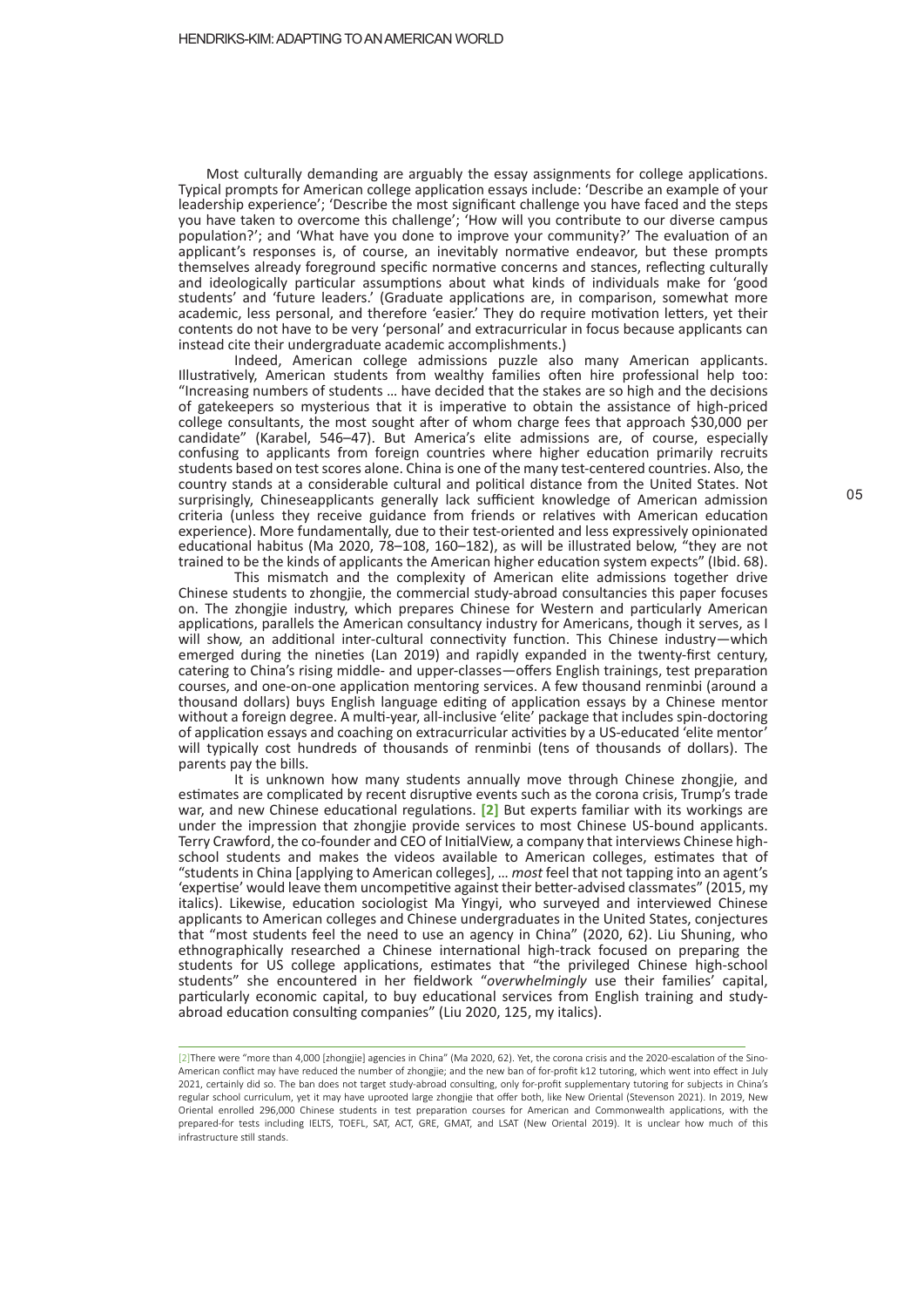This paper analyzes the US-oriented segment of China's zhongjie industry and its institutional environment to uncover the asymmetrical structural coupling between the Chinese and the American education fields. This asymmetry consists in the American side's educational services and pedagogy being institutionally privileged over the Chinese side's (as will be explained) and in greater demand, and student mobility from the Chinese to the American field generally requiring more money and much greater linguistic and normative adaptation than mobility in the opposite direction. As will be shown, all these different yet related asymmetries in the coupling of the Chinese and American education fields come together in the Chinese zhongjie industry. My findings derive from a structural analysis of the institutional infrastructure for student mobility between China and the United States and my below-outlined participant observations in a Beijing zhongjie.

This paper has three parts. The first will show that the industry's US-oriented segment facilitates strategic normative and cultural adaptation to elite institutions in the American education field. The second section places zhongjie in the context of the larger institutional complex that couples the Chinese and the American education field, and argues that this entire complex bears the marks of America's elite education international dominance. The third section analyzes the nature of the adapted-to dominant normative formations. Though internationally influential, these formations are too culturally and ideologically specific to be equatable to *the* international or global standard. A balanced account, it will be argued, acknowledges the existing asymmetries between the Chinese and the American education field without, however, exaggerating American dominance to the point at which elite American institutions come to stand in for something like 'world culture.'

## INTERCULTURALADAPTATION IN *ZHONGJIE*

In America-oriented zhongjie, US-educated mentors help Chinese, America-bound applicants manage, assuage, circumvent, or strategically hide cultural, political, and normativepedagogical differences, frictions, and incongruences. To be clear: China's zhongjie industry never presents itself as fulfilling a political or ideological function, and many of the industry's consultants are mainly concerned with providing mundane logis�cal services, such as informing student-clients of application procedures and deadlines. Still, the industry also implicitly facilitates the students' strategic adaptation to American higher education's normative orders. This adaptation can take the form of 'faking' desired qualities (compare: Crawford 2015), but it may also involve substantial habitus adjustment and identity reimaginings. As Liu writes, "U.S. college application is a pedagogic device," one that shapes Chinese curricula and the lives of Chinese applicants (2020, 123n8). Education ethnographer Amir Hampel likewise rejects a narrow instrumentalist view, citing the historical context. He explains that when Chinese youngsters "learn that they must present themselves as creative, passionate, and confident … to impress [American] admissions officers," they tap into a prominent, century-old pedagogical discourse "loaded with cultural and historical significance" (2020, 223). This discursive tradition idealizes the West as active and creative while accusing Chinese education of inducing passivity and conformity (Ibid.; compare: Hampel 2017, 446).

For twelve consecutive months, from 2017 to early 2018, I worked as an 'elite mentor' (which is how US-educated mentors are marketed), preparing twenty-six Chinese students for further studies in America. I brainstormed with students on how to strengthen their extracurricular profile and application essays. In the final stage, I proofread and scrutinized their application essay drafts. Also, I helped them select schools, colleges, and summer school programs to apply to, taught core academic skills such as critical reading, and conducted mock application interviews. Based at the Beijing headquarters, I could meet my Beijing-based students in the office while I communicated via WeChat video and phone calls with students residing in other Chinese cities or American boarding schools. I occasionally talked to the mothers of students and gave talks about American higher education to parents, students, and potential new clients in Beijing and other Chinese cities. I met with 'informants' working in other education consultancies or other departments of my company to explore the industry's general workings. With my students, colleagues, and informants, I communicated in English. With my students' mothers (the fathers were less involved; compare: Liu 2020, 87), our team communicated in Mandarin. Chinese colleagues translated my updates about their child's progress from English to Mandarin. Simple back-and-forths with parents on WeChat I handled in Mandarin.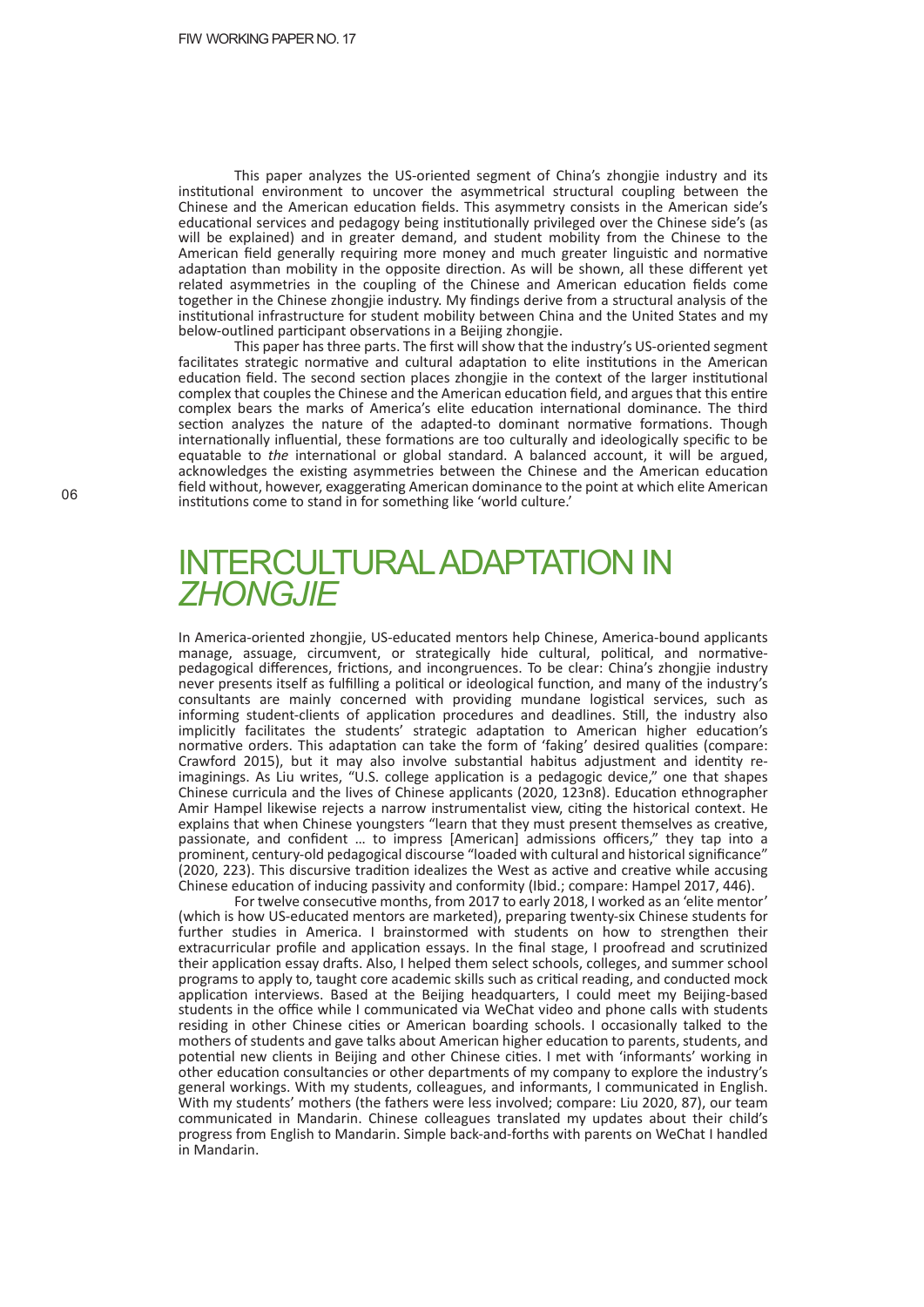The twenty-six student cases I worked on included twenty-one high-school students preparing for American college applications. Roughly, half of these were in expensive international programs, which cost sixty to eighty thousand renminbi or about ten to twenty thousand dollars annually (Ibid., 33), or in even pricier US boarding schools. The other half were in China's 'domestic' system—though they attended the more prestigious 'key' (*zhòngdiăn*) category of schools within that domes�c system. Also, I coached two middle school students: the one was preparing himself for an American high-school application, the other for American college applications four years in advance. My youngest student, a twelveyear-old elementary schooler, whom I helped with critical reading, prepared for an American middle school application. My oldest students were two China-based undergraduate students preparing for American postgraduate applications. Eight students resided in Beijing. Thirteen lived in other cities in China, predominantly in Shanghai. Five students were already in the United States at boarding schools but still hired additional distance support from their home country. The number of students actually under my direct care varied from week to week, ranging from five to sixteen at a given time, as students left for the United States or were passed on between the company's different mentors.

The mentor helps students to navigate the normative terrain. As a mentor, I tried to explain, tout, and encourage adjustment to the values and expectations of American admissions commissions, as and insofar I understood these, and correct strategic 'problems' in students' self-presentation. Besides the essay consulting and interview preparations, I helped studentsselect application targets and develop their extracurricular profiles. The essay consulting and the activity management, which were the most time-consuming components, both have an intercultural adaptation aspect. The essay writing involves "decipher[ing] the value codes of American college admissions" (Ma 2020, 77) and re-imagining the student's life in strategic anticipation of American normative formations. The strategic development of extracurricular activities serves to converge on an Anglo-American upper- or upper-middleclass ideal of self-actualized individuality and well-roundedness, the old term for which is 'character.'

#### ACTIVITY MANAGEMENT

The activity management featured me helping Chinese high-school students find and cultivate extracurricular activities years or months ahead of application season. Students need to demonstrate having developed interests, both on their resumes and in their essays. Without any indications of prolonged engagement, a claimed passion would be insufficiently persuasive. In my first mee�ng with a student, I screened for hobbies and interests and then explored ways to develop these further. If a student liked basketball, I would try to get him or her to organize a club or tournament or set up a sports science blog with weekly English contributions. One boy prepared for robotics competitions. With one girl, I planned the founding of a musical screening school club. However, it was usually difficult to make meaningful contributions to students' extracurricular activities. Students more often than not did not execute the 'plans,' and forcing something on a student would be neither ethical nor viable.

The activity management is an attempt at catching up with privileged American highschool students, whose schools and family encourage and facilitate them to develop hobbies and social skills through participation in events and clubs, at school and elsewhere. A broadcultivation, traditionally thought to signal 'character' (Karabel 2005, 2), continues to function as a class marker in American education and society. Gaztambide-Fernández, who studied New England boarding schools, suggests that, "One possible interpretation of the expansiveness of athletic, artistic, and extracurricular opportunities in elite boarding schools is that the schools assume the role of providing what Lareau (2003) terms 'concerted cultivation,' which characterizes middle- and upper-class parenting in the United States" (2009, 1111). Such clubs and the ideal of individualizing cultivation are much less prominent in mainland China's regular high-school system. Mass education in the People's Republic has been heavily examoriented (apart from during the Cultural Revolution), leaving students with little time for extracurricular activities. Illustratively, 15-year-old high-school students in Beijing, Shanghai, Jiangsu, and Guangdong reported learning 57 hours per week on average (OECD 2019, 67). The industry offers services to remedy the resulting lack of individualizing extracurricular development.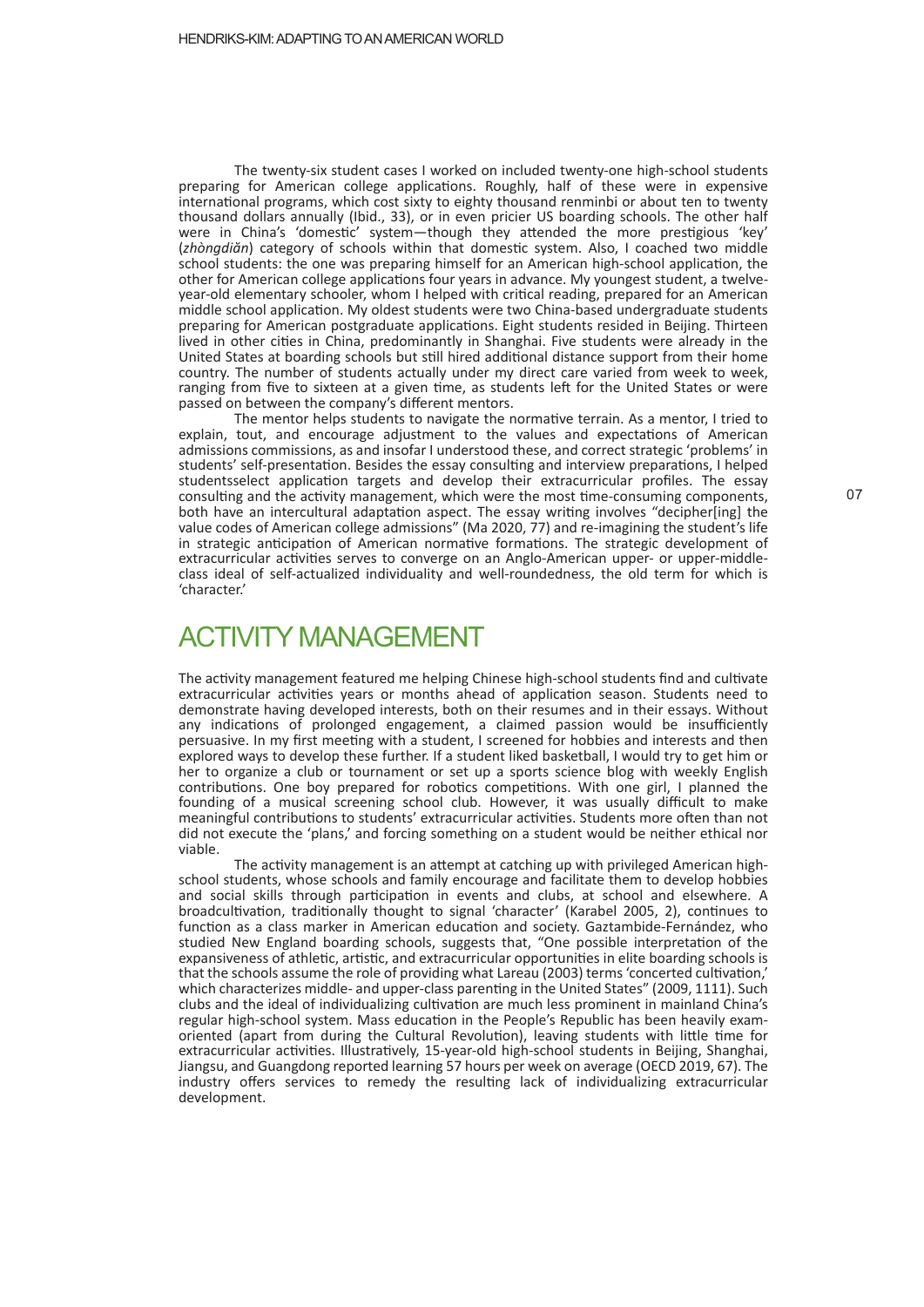However, alongside the industry's external, private-market services, international school programs are also trying to offer solutions. Outside of China's regular education system, private international schools and the international divisions of key public high-schools mimic upper- and upper-middle-class Anglo-American pedagogy, facilitating 'concerted cultivation' through school clubs and activities. They ready students for Anglosphere applications by stimulating "students' comprehensive qualities such as leadership, creativity, collaboration, communication, participation, service, and responsibility" (Liu 2020, 102). Consequently, the original gap in comprehensive and extracurricular development between the Chinese and the American education fields has partly transformed into a gap between the regular and the more expensive, international programs *within* China (Ibid., 105-106). My students from international programs (about half), who had hired activity management counseling despite also having access to college counselors at their school, tended to be ahead of their regularsystem, gaokao-preparing peers. In my experience, their profiles often need only a bit of tweaking, if anything. Many have taken expensive summer school classes at American universi�es. One of my students had on her CV a list of movies she had directed at the film studio of her international high-school in Shanghai. By contrast, many gaokao-preparing highschool students are struggling to catch up. Both the activity management offered by private education consultancies and the extensive facilitation of extracurricular activities by internationally-oriented Chinese schools are at once a *class* strategy and an *intercultural* adaptation, closing the distance with a partly internationalized, Anglo-American habitus of upper-classness.

#### **FSSAY CONSULTING**

The essay consulting sessions remedy both specific cultural-ideological misunderstandings and incongruences and general difficulties adapting to the genre of American application writing. An example of the former was one of my college-applying students' value-incongruent depreciation of class discussions. In one of his essay drafts, he argued that discussions are merely disruptive and futile because all "clashes of conflicts" will "eventually come to an end" in a more (or even perfectly) knowledgeable future, and that he, therefore, avoids sharing his opinions at school and elsewhere. I warned him that his statement and self-depiction conflicted too strongly with American colleges' valuation of 'active class participation'—an ideal that reflects a democratic-republican normativity. After several attempts, I managed to persuade him to tone down the anti-discussion angle for strategic reasons.

Aside from such more concrete value incongruences, many students struggled with the personal style of essayism demanded by college (and summer school) applications. Myobservations in the zhongjie industry confirm Ma's observation in Chinese international high-school programs that "the elaborate story-telling of personal statements … were alien to the Chinese students and their parents" (2020, 77). With the most confused students, it could take hours of brainstorming to derive the tiniest bit of proto-narrative. Many restated biographical facts, such as their parents' province of birth, or mentioned school subjects they liked without providing accompanying narratives. Often the richest 'story' I could extract was a mere 'I like math because it is very exact, and my teacher is good.' Trying different angles, I could get some into storytelling mode. If that failed, I would try to weave stories around the biographical information the student provided. The student's homework would be to turn my suggestions into a few paragraphs. However, students would often show up a week later with only one or two sentences added. In that way, it sometimes took months to arrive at adequate complete drafts. Besides students' inexperience with self-reflective essay writing, a lack of motivation was a factor. Students were drained already by the intensive SAT and TOEFL preparatory classes they took in addition to their schoolwork.

A college application prompt type that proved particularly hard to decipher and respond to, combines the topics of identity and diversity. The identification-and-diversity prompt asks students to elaborate on their group identifications and allegiance to the spirit of diversity. Many colleges use some version of this prompt for a secondary or tertiary essay assignment. The following is the prompt for the second application essay of the University of Washington at Seattle.

Maximum length: 300 words. Our families and communities often define us and our individual worlds. Community might refer to your cultural group, extended family, religious group, neighborhood or school, sports team or club, co-workers, etc. Describe the world you come from and how you, as a product of it, might add to the diversity of the University of Washington. Tip: Keep in mind that the University of Washington strives to create a community of students richly diverse in cultural backgrounds, experiences, values, and viewpoints.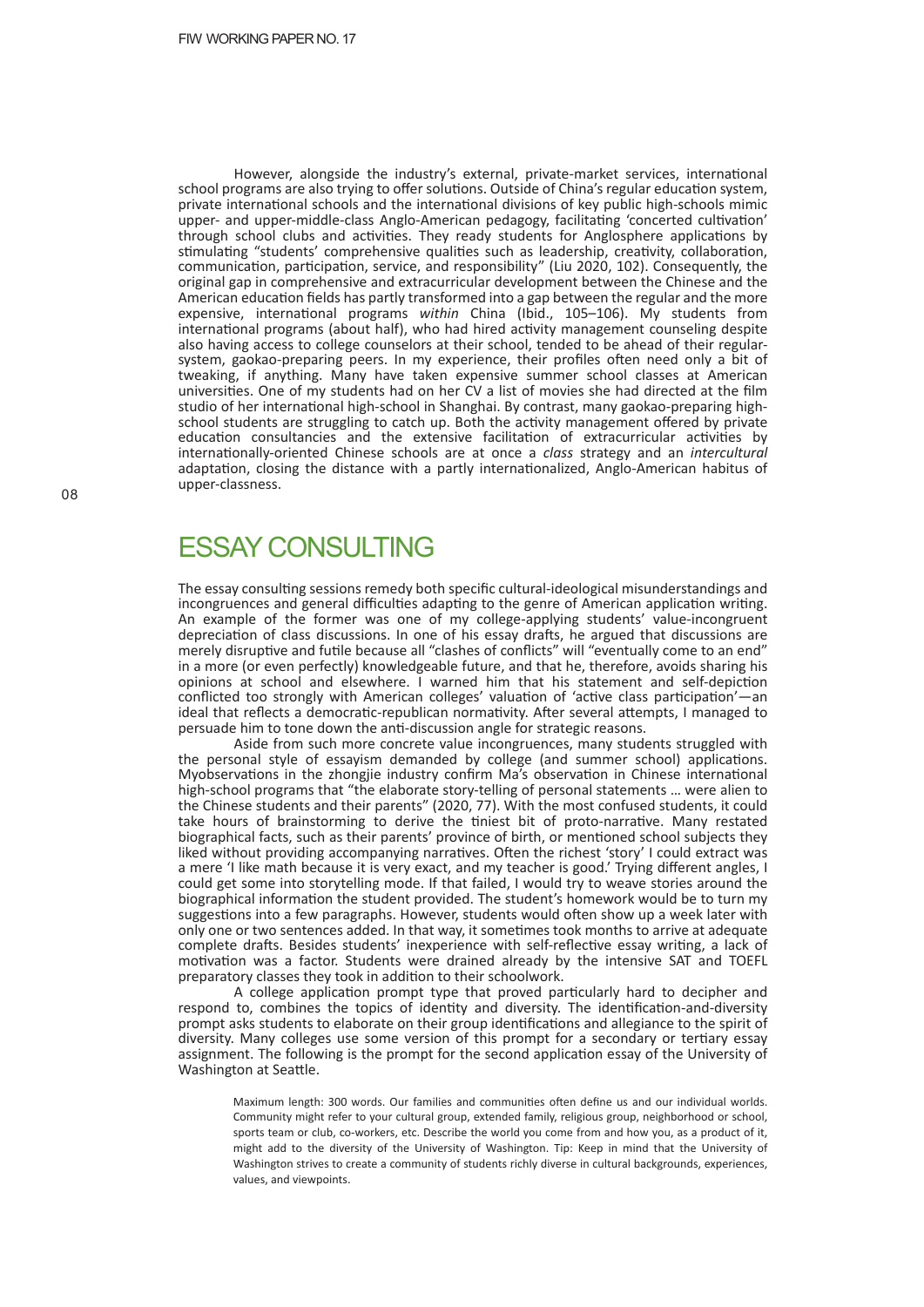This prompt was difficult to understand and respond to for at least three reasons. First, it is conceptually demanding. The ideal of a 'diverse campus' presupposes a par�cular American notion of diversity shaped by the institutional histories of elite American schools and contemporary American social concerns, with which many of my students seemed at least somewhat unfamiliar. China has Soviet-style diversity policies that are more top-down and formalized, furthering the inclusion of state-recognized ethnic groups (Yuan et al. 2020). Second, the required response format—interesting narrative prose—does not match those more self-effacing students who seem to approach their iden�ty in more of a dryly factual 'bullet point' kind of way. Third, with my college application students, none of whom belonged to an ethnic or religious minority, it was hard to find a good topic. Being Han Chinese from a wealthy family in a big city is not distinguishing or 'diversifying' anymore in the American campus context.

During the topic brainstorming sessions for this identification-and-diversity prompt, when I probed them for their identity, my grade eleven and grade twelve students' first response was often: 'I am Chinese,' offered without elaboration. I would press on with followup questions, inviting them to tell stories about their life. Yet I often met silence. For example, after multiple hour-long 'interrogations' in search of a topic, spread out over weeks, one seventeen-year-old, Shoushan (a pseudonym), grew increasingly despondent. He eventually sighed, in a soft voice: "There is nothing special [about me]." I assigned him a topic relating to this music interests, though Shoushan did not seem to consider his membership in the school band important to his iden�ty. We had failed to weave a story around the features that did seem central to his actual identity: being Chinese, friendly, and from a wealthy family.

It is hard to reflect interestingly on one's identity if it lies too submerged in corporatist collectivities such as 'being Chinese,' as seemed to be the case with Shoushan. Now, the prompt does maintain some openness toward less expressively individualistic identities as it speaks of "the world you come from" and not of something like 'the identity you created or discovered.' Still, the ideal application essayist would be a conscious, self-reflective identityconstructor. Such a person would live by what Ma calls "the American creed of expressive individualism" and the values of "global citizenship" (2020, 24, 186), standing in the individualistic culture that the neo-institutionalist sociologists Boli and Elliott (2008) classify as constitutive of world society, as will be discussed below.

This brings us to the larger context of Sino-American asymmetry and America's symbolic dominance, a dominance so pronounced that it, as the above quotes already indicate, can tempt scholars to associate or even blur the categories of 'America' and 'world.'

### THE ASYMMETRICAL SINO-AMERICAN LINKAGE

The workings of China's zhongjie reflect and are conditioned by the vast asymmetry of the linkage between China and the United States in international education. This asymmetry has economic, symbolic, and institutional-structural aspects. Macro-economically, China is a net importer of education services while the US is a net exporter; and they are so both in relation to each other and in general. Notably, there are far fewer American students enrolling in Chinese programs than vice versa. In 2018-19, only 11,639 Americans enrolled in Chinese schools and universities, while 372,532 Chinese enrolled in the United States (IIE Open Doors 2020). The United States was the top foreign destination for Chinese students, but China is not a top-fivedestination for American students (UIS 2017). In any given period, many more students and much more tuition fees have moved from China to the United States than vice versa.

Yet, beyond such quantities, the asymmetry concerns prestige and institutionalstructural inequalities. English is the 'world language' and the United States dominates international university rankings. The country itself has 'brand value.' The American brand is so powerful, writes Kyle Long (2018, 4), that "over the past quarter-century," there has been "a trend" to establish "American universities abroad." These are "higher education institutions located outside the United States using the name 'American,'" often merely for commercial purposes. "There are now 80 such institutions in more than 55 countries around the globe ... with an estimated combined enrollment exceeding 150,000 students" (Ibid.). In China, the broader prestige of American pedagogy is also on display in supplementary education and popular cultural fields. In Chinese public speaking and self-help groups, par�cipants idealize the supposed social skills and confidence of Westerners and par�cularly Americans (Hampel 2017, 442, 445), while in China's self-help book market, translated titles by American authors and American discourses dominate (Hendriks 2017, 158, 161).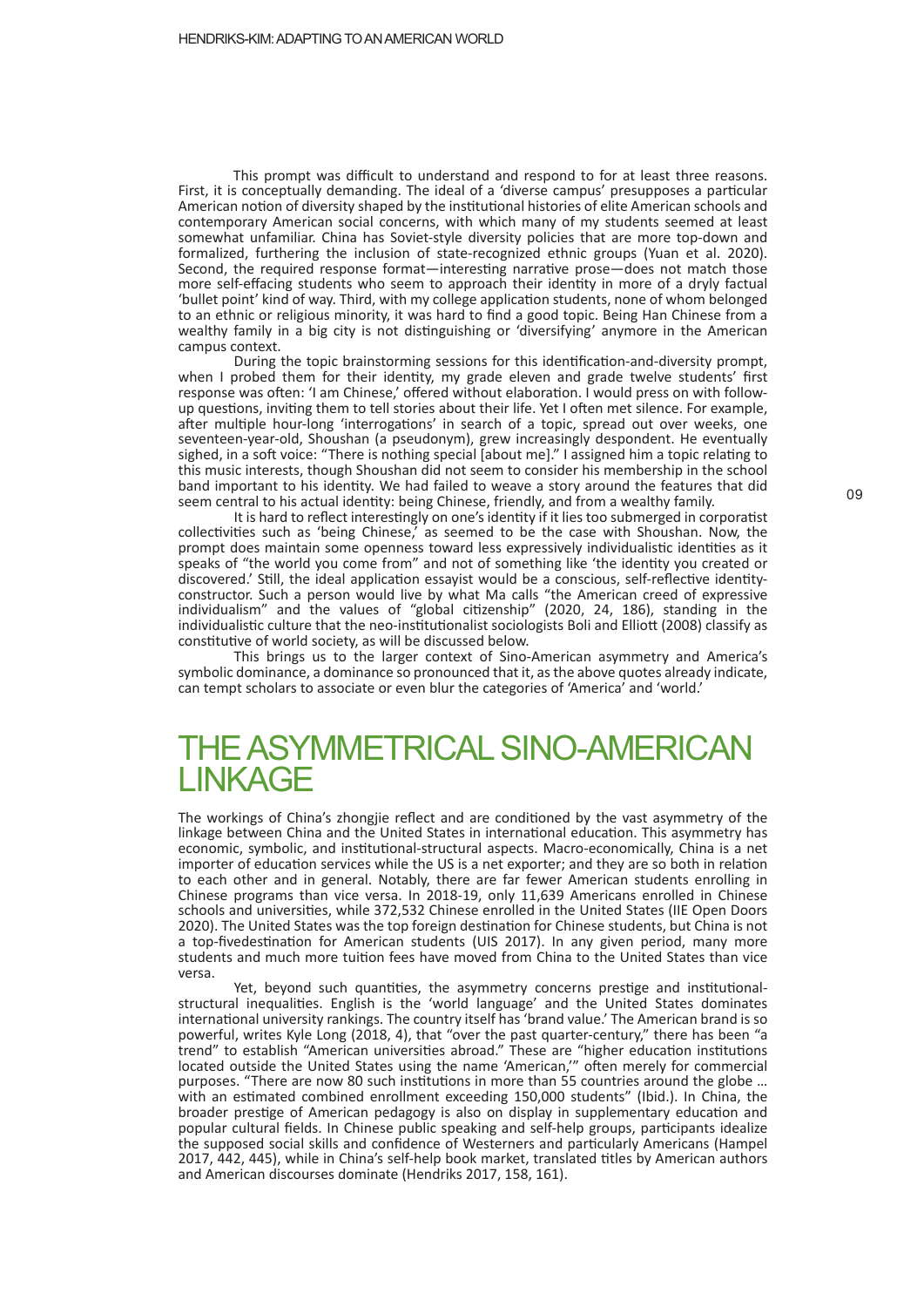The institutional infrastructure of Sino-American educational connectivity reflects this American prestige advantage. Take the skewed structure of student 'exchange.' Whereas sojourning students from China practically always enroll in the United States' regular, Englishtaught curricula, leading Chinese universi�es o�en offer English-taught programs for foreigners. And 'exchange students'—a misnomer given the term's implication of symmetryfrom American elite institutes such as the University of Chicago, Stanford, and Yale often get taught in English at special satellite centers and international branch campuses <sup>[3]</sup> while in China, instead of immersing in the Chinese host university's regular curriculum. There are fifteen American branch campuses in China (more than in any other host country), whereas there are no Chinese branch campuses in the United States. In 2020, America was the country with the most internationally branched-out universities in the world (86), while China housed more branch campuses than any other country (42). Here again, the US features as the world's largest educational 'exporter,' China as the largest 'importer.'

Correspondingly, the institutional infrastructure of the student movement from China to America is much more extensive than that of movement from America to China. The American market for commercial counseling on China applications, if existent at all, is not of the same order of magnitude as the Chinese counterpart. Nor does the United States have an entire division of high schools dedicated to preparing American youngsters for higher education in China. In 2019, China, by contrast, housed 821 k-12 schools with English-taught curricula, enrolling 513 thousand students (Daxue Consulting 2020). Many of these explicitly prepare Chinese students for America, though there are even more UK-focused k-12 schools (ibid.). In a survey of 507 Chinese in American colleges (Chinese nationals), 49.7 percent had entered American colleges via the Chinese system of English-taught high-school programs, 32 percent had done the regular gaokao, and 18.3 percent had come from high schools in America (Ma 2020, 20). Liu (2020) and Ma (2020) identify the Chinese system of international programs, including private international schools and the international divisions of (semi) public schools, as a feeder institution of the zhongjie. Also, there is much cooperation between zhongjie and international programs; the former sometimes co-organize the latter's curricula.

The structure of the Chinese zhongjie industry itself also reflects a privileging of America over other destinations. Its two-tiered system reserves the more expensive and extensive services and mentors for American applications. Among the hundreds of employees at the company where I worked, there were less than ten so-called 'elite mentors,' each of whom held a degree from a top-thirty US university (in the US News ranking), which is standard in some leading Chinese education consulting firms. Even a degree from Oxford or a leading Canadian university is insufficient; only prestigious American degrees count for the top mentoring jobs in the 'elite' unit. Meanwhile, educational consultants in the much more numerous, regular departments are usually domestically educated, less well-paid, and significantly cheaper to hire. In many large zhongjie, the regular departments focus on a range of Western and East Asian countries, whereas the 'elite' units concentrate fully on the United States. Meanwhile, some expensive boutique consultancies only work on American applications.

Admittedly, rather than purely mirroring international prestige inequality, the dominant orientation on America in Chinese zhongjie is also due to American applications being more extensive and complicated than applications to any other country. In no other major country, college applicants have to write so many essays or such personal—and therefore 'culturally' complicated—ones. An American college application will typically involve five to fifteen schools, each of which requires two to five essays of two to seven hundred words each (though applicants can reuse essay parts for different applications). Likewise, in no other major country—not even Britain—do the admissions of the leading universi�es weigh the applicant's extracurricular activities so heavily. This criterion functions as a proxy for class. That is, it puts students from wealthier schools with more school clubs and activities at an advantage and rewards expensive hobbies and the more formalized forms of socializing that mark the "concerted cultivation" (Lareau 2003; compare Karabel 2005, 2) typical of uppermiddle-class upbringings. Yet, above all, the extracurricular criterion heightens complexity by causing evaluations to be more ethical and thus more *thickly cultured* than academic admission systems in Continental Europe, Japan, and Australia, which forces applicants to strategize their self-presentations. Anyway, the effect remains the same: the structure of Chinese zhongjie symbolically places America above other foreign destinations.

<sup>[3]</sup> A satellite center such as the University of Chicago Center in Beijing serves cooperation and promotional purposes and does not grant full degrees, while an international branch campus is larger and does grant degrees. The Cross-Border Education Research Team (2020) defines an international branch campus as: "An entity that is owned, at least in part, by a foreign higher education provider; operated in the name of the foreign education provider; and provides an entire academic program, substantially on site, leading to a degree awarded by the foreign education provider."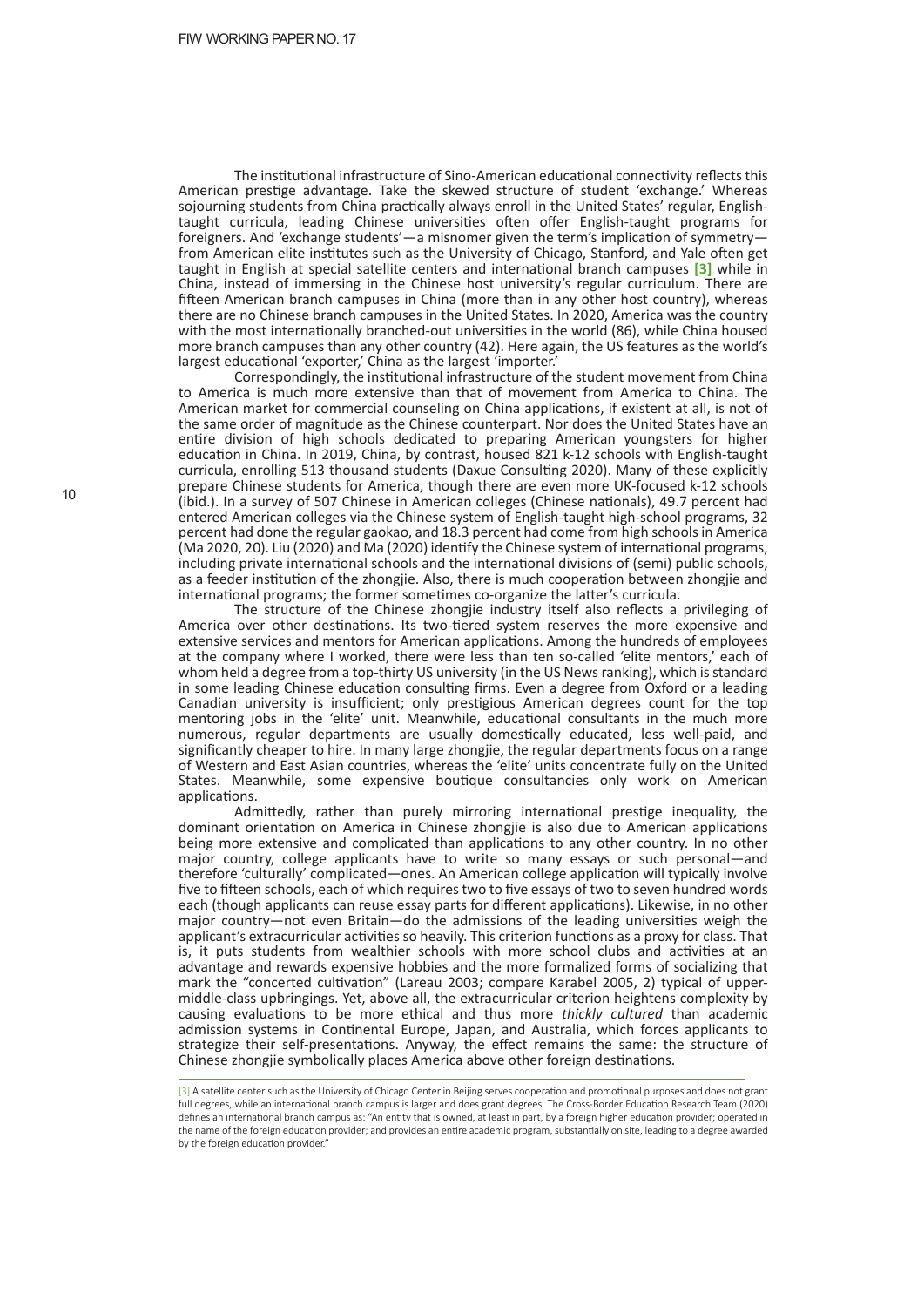## THE ADJUSTED-TO NORMATIVE **FORMATIONS**

Besides acknowledging America's symbolic dominance on the 'world stage,' a balanced account of Sino-American educational connectivity must cover the more 'horizontal' aspects of intercultural communication and the interests and historical trajectories of specific educational institutions. Accordingly, in examining which normative formations the US-oriented zhongjie facilitate adaptation to, one could distinguish between the levels of 1) intra-educational institutions, 2) national constellations, and 3) global or inter-world-regional formations and inequalities. Proximately, the mentor and the applicant-client try to adjust to the institutional values upheld by the admission commissions of American schools, yet these values, in extension, also partly reflect and interact with broader national and world-regional constellations.

#### THE INTRA-EDUCTIONALINSTITUTIONAL LEVEL

The extensive admission process and idiosyncratic selection criteria of elite American universities and boarding schools derive from historically grown institutional status strategies, as Karabel explains in his historical study *The Chosen* (2005). Most central to American elite schools' "perceived institutional interests" has been preserving their elite status in American society (Ibid., 2). Hence, they have always been "intensely preoccupied with maintaining their close ties to the privileged" (Ibid. 8). In the 1920s, when elite American universities calculated that academic tests alone no longer sufficiently guaranteed a socially privileged student body, they began selecting students on "character" too, as this quality was thought to be "present in abundance among high-status Protestants" (Ibid. 2). Admission officers gauged students' 'character' by examining their extracurricular activities and personality through essay assignments and interviews. Then came the 1960s and 1970s, during which the discretionary approach to selection, which serves to guarantee the 'elite' student body, faced criticism by "radical movements demanding greater equality of condition" (Ibid. 4). The discretionary approach itself survived this radical period, but it now included women and ethnic minorities under the banner of "diversity" (Ibid. 484-498). The new synthesized ideal embedded this diversity discourse in the older ideology of 'character,' championing "a diverse student body" comprising of 'future leaders' from each cultural and ethnic group in American society and each foreign nation (Ibid. 498). Though not uncontested, this basic ideological synthesis has been dominant since. Thus, the values guiding American elite admissions most proximately ground in the history of strategically operating institutions within the American education field.

In extension, American admissions discourses, including their valuations of 'leadership' and 'diversity,' appear to attain their specific meanings and rhetorical force against the background of broader cultural and ideological constellations. Depending on how one depicts those more general cultural-ideological constellations, one sketches a more symmetrical or more asymmetrical picture of the relationship between the Chinese and the American education field. If one holds that in adapting to the institutional values of American elite schools, Chinese applicants indirectly adapt to something as grand as 'world culture,' 'neoliberal globalization,' or 'world citizenship,' then one sketches a hyper-asymmetrical, hierarchical picture in which one of the two sides—the American side—is the primary bearer of 'worldness.' In contrast, if students adapt to a more particularistic 'American culture,' then this would suggest a slightly more symmetrical picture in which two national education cultures make mutual—though not necessarily equal—adjustments in their interaction; that is, Chinese students entering the American education field have to adjust to particular American mores while Americans entering the Chinese field adapt to the Chinese ones. Each of these two emphases—more inter-national (and horizontal) versus more globalistic (and world-regionshierarchizing)—carries specific theoretical risks.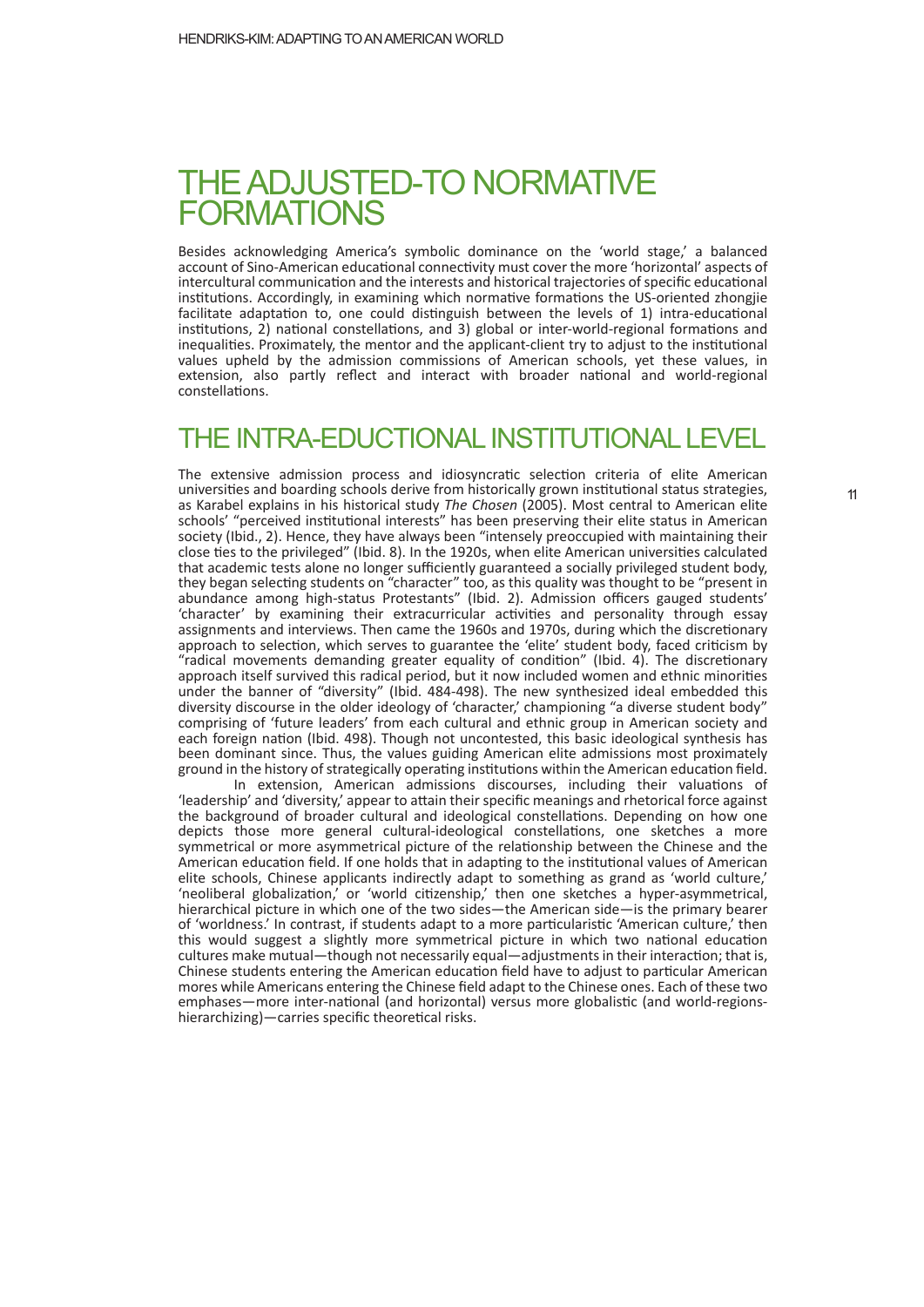#### THE NATIONAL LEVEL

When framing the adaptation as directed toward something like 'American culture,' the risk is that one invokes an overly symmetrical of an 'equal' exchange between two national education cultures—though this is by no means a necessary implication. Another challenge is to avoid cultural stereotypes. The comparative research literature identifies a number of typical difficulties sojourning Chinese students face in American education; these include struggling with American classroom discussions and presentation assignments and being "too modest' for the confidently opinionated expressiveness valued in American schools (Liu 2001, 72; 2002; Ma 2020, 142-182; Ping 2010; Yan and Berliner 2013, 75). Such comparative findings can show an uncomfortable resemblance to common cultural stereotypes while potentially hypostasizing national identities.

However, though this issue indeed warrants caution, we should not rush into an a priori dismissal of the comparative literature or the national level of analysis. The literature bases itself on thorough quantitative and qualitative research. Moreover, in this case, one would expect significant cultural variation to manifest on the national level because post-Leninist Mainland China and liberal democratic America provide education with a very different political and ideological environment. Education anthropologist Andrew Kipnis argues that education's embedding in, and interaction with, governance traditions make that 'national education culture' is a valid level of analysis alongside other geospatial levels: "I see state formation and cultural change as interlinked and, at least in part, as processes that localize culture and generate geographically visible patterns of difference" (2011a, 16). Kipnis explains that one must guard against affirming nationalist reifications (Ibid.,  $15-17$ ) but that, "Nonetheless, space must exist for analytic attention to cultural variation at the national level" (Ibid., 16).

Most fundamentally, these variations involve ideals of citizenship; that is, visions on "what type of adult (citizen/subject) the education system should produce" (Kipnis 2011b, 291). In a polity, there tends to be a dynamic feedback loop between the dominant forms of political pedagogy and the larger politico-social order. Kipnis uses Foucault's neologism 'governmentality' to denote this politics-pedagogy nexus (Ibid., 7). An alternative modern term would be 'regime,' a semantic that points back to the integrated political-cultural-pedagogical order of the European *ancien régime*. The Platonic and Aristotelian term for the politicspolitical pedagogy nexus is 'politeia.' Accordingly, one could postulate that in China and the United States, the dominant ideals of citizenship promoted in the education system reflect, serve, and interact with a different (or a differently weighted) politeia, political regime, or governmentality, depending on one's terminological choice. This regime type difference in the dominant political pedagogy, in turn, appears to manifest in students having a different understanding of and disposition toward confrontational discussions and self-promotion.

#### THE GLOBAL LEVEL

Finally, there is the global context of American hegemony (Babones 2017, 9–18) against which the asymmetry of the Sino-American coupling complex in education must be understood. In the broadest sense, America-bound Chinese applicants also orientate themselves toward a world order in which America's regime and education field are uniquely influential, constituting the perceived "epicenter of globalization" (Ma 2020, 42). Indeed, American higher education enrolls "the largest international student body in the world" (Ibid., 2020, 42). Chinese school programs that specifically prepare for further studies in America define themselves as generically 'international' (Liu 2002, 121-122) as if America represents the international as such. In this, they follow the dominant international discourse in which "'international' does not ... refer equally to all cultures worldwide, but only to the core of the international world system" shaped by "the culture of the Anglo-Saxon upper class" (Strijbis, Teney, and Helbling 2019, 42). Finally, America-bound Chinese students often associate American higher education with world citizenship: "Ultimately, they aspire to feel comfortable and confident in living as a world citizen, and they see studying in the United States as an effective way to realize this goal" (Ma 2020, 42). Their expectation is in line with sociologist Salvatore Babones' provocative claim that "In field a�er field, success in the world means success in the United States, and vice versa" (2017, 24).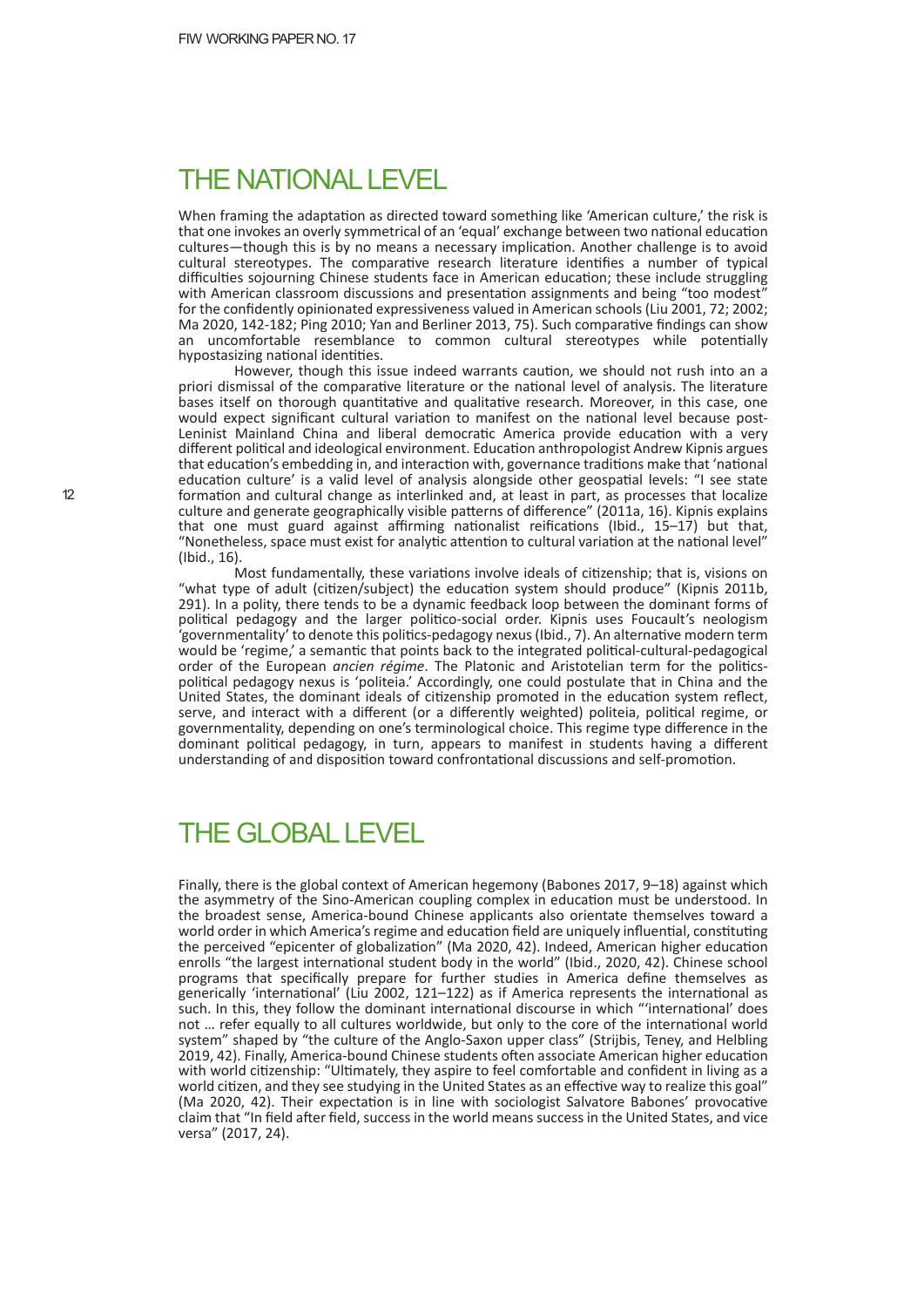So, do America-bound Chinese students prepare for and move to *the world*? No. Though the inter-world-regional asymmetry in Sino-American educational connectivity is stark and has to be addressed by any theorization of this connectivity, the theorist should maintain critical distance to the temptation to associate things American with '*the* world' or '*the* international.' Now, the theorist may make that association exactly to shed light on the workings of intercultural and ideological dominance, as does Babones; this actually serves a critical function. However, associating 'America' and 'world' is *uncritical in the absence of such* reflection; that is, when it goes unacknowledged that the association is produced by, and productive of, relations of dominance between particular regimes, cultures, and ideologies. Hence, any suggestion that American elite schools *represent* the global education order will be uncritical if it treats this supposed representation, not as a claim, power grab, or sign of domination by something particular, but instead as an expression of a natural universality or global centeredness. Such would either erase cultural and ideological others or overstate American-Chinese asymmetry, which, though substantial, is not on the scale of a world/nonworld divergence. Consider that if a move toward elite American education would be a move toward the globalized world, wherever these Chinese students were previously must be a less globalized or, in any case, 'less world-represen�ng' part of the world. The idea that certain things *in* the world are 'less world' than other things is, besides contradictory, also hierarchizing. In this way, it can serve hegemonic power. Here the idea that American elite universi�es are epitomic bearers of worldness could naturalize their dominance in international education by cloaking dominance as universality.

Education researchers can echo this hegemony-naturalizing discourse even against their stated intentions. Liu, for example, wants to "apply a critical socio-spatial lens" (2020, 146) but inadvertently presents America's influential elite schools in a universalistic light by making their particular pedagogic values and evaluative criteria stand in for a monolithic neoliberal globalization. Accordingly, she labels Chinese applicants' normative reorientation toward American educational institutions as "the making of neoliberal elite subjects" (Ibid., 148). The applicants "becom[e] international" in "an era of neoliberal global marketization" (Ibid., 5), which accumulates in "China's becoming international at the levels of students, elite family, school and the state" (Ibid. 27). Though mentioning that the high-school programs that are sold as cultivating "international dispositions" actually narrowly "focus on preparing students for U.S. college admissions" (Ibid., 152, 121–122), she consistently blurs the categories 'America,' 'international,' and 'neoliberal.' America-bound students move to the neo-liberal international: "Privileged Chinese students ... shift from the national (Chinese) field of power to the international (U.S.) field of power" (Ibid., 155). Of course, Liu did not mean to flatter American elite universities; she uses 'neoliberal' as a negative label (Ibid., 140, 143, 156). Yet, if one would apply a perspective that similarly links elite America to the global, while, by contrast, construing the global as a predominantly *virtuous* "world culture" (as with some, below-described neo-institutionalist conceptions) or "world citizenship" (which Ma associates with ethnically diverse American campuses; 2020, 187–188), then that would demote the Chinese side.

Here one could muster the arguments leveled against (the latest variants of) the neoinstitutionalist concept of 'world culture' (alternatively labeled 'world society' or 'world polity'). Critics (e.g., Holzinger 2018, Rappleye 2014) accuse the neo-institutionalist world culture theory in comparative education of making Western values and social forms the definition of worldness. Carney, Rappleye, and Salova (2012) single out the younger variants of world culture theory in their criticism, arguing that founding neo-institutionalist John Meyer had still cautiously conceptualized world culture as a set of contingent "rationalized myths" dependent on America's standing in the world. Since the nineties, however, world culture theories increasingly took these myths for reality, interpreting them as rational globalized models (Ibid. 380), and thereby implicitly legitimized "dominant educational paradigms" rooted in "particular Western and, especially, North American ideals" (Ibid., 366).

Yet, despite the conceptual deficiency of its later formulations, neo-institutionalist world culture theory is attractive because it seems to fit the phenomenon of asymmetrical adaptation in inter-world-regional educational mobility all-too-well. Take the theorization of diversity discourse as a feature of world culture by Boli and Ellio� (2008). "Diversity ideology," the two neo-institutionalists maintain, "has swept the globe" (Ibid., 547, 541): "In the community, the school, the workplace, the poli�cal party and the sitcom on television, diversity is prized, and it is institutionalized in policy and practice throughout world society" (Ibid., 542). Complexly, this diversity ideology is not a return to collectivism, but, to the contrary, a manifestation of world society's individualization: "Diversity and multiculturalism, while seemingly oriented to the celebration and preservation of group differences, are facades that mask, and are generated by, the individualization of world society" (Ibid. 543). World-so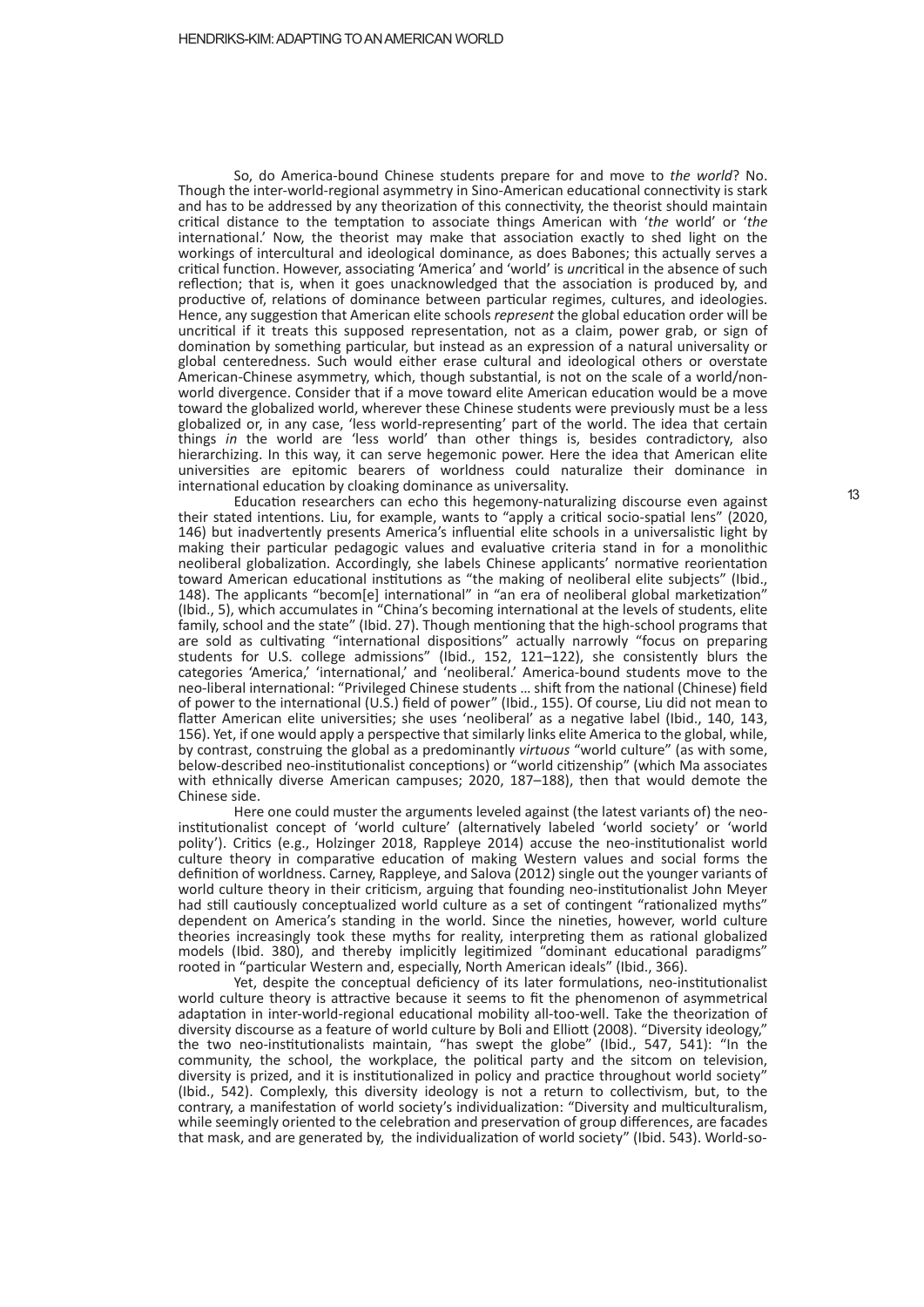cietal diversity ideology, they elucidate, celebrates a facile diversity of individuals with different eclectic 'categorical group' identifications and pushes out kin-based "corporate collectivities" (Ibid. 550–553).

This framework can explain why a student like Shoushan, seemingly rooted in corporate collectivities such as 'being Chinese,' may struggle with American application writing since this genre could be construed as standing closer to world-cultural individualism. In Boli and Elliott's account, world culture "entails two general obligations: individuals must consciously construct their identities to build (or discover) authentic selves, and the identities they construct must be unique" (2008, 543). It is as if this characterization of world cultural individualism derives from a guide to American college application writing, for such an expressive, 'creative writing' approach to one's identity would certainly be beneficial for writing American college application essays. Therefore, one could imagine the US-going preparation and application process as a mechanism that integrates Chinese applicants into world-cultural—or, negatively phrased: globalized neoliberal—values and expectations.

However, the question is how one would reconcile such a globalistic interpretation of diversity discourse with the discourse's unique American history and its specific ties to American elite education. As we saw, contemporary diversity discourse arose in American education in the seventies as a strategy by elite American universities for legitimizing their system of discretionary student selection in the face of widespread criticism. When critics contended that discretionary selection (in contrast to selection on academic scores only) was a means for preserving a white Anglo-Saxon elite, Yale, Harvard, and Princeton countered that discretion was needed, to the contrary, to safeguard the ethnic, temperamental, and gender diversity of the student body (Karabel 2005, 484-498). Hence, both the discretionary selection criteria and their justification by reference to 'diversity' derive from elite American universities' strategic positioning in the American education field and class structure and respond to historical shifts in Western political culture. The personal college application prompts, the extracurricular selection focus, and the diverse campus ideal (though internationally influential) are still primarily associated with the Anglo-American realm.

That returns us to the conceptual problem of 'worlding' par�culars: if large chunks of the world's most populous nation were to somehow stand mostly outside of world culture, then that culture perhaps should not be regarded the '*world* culture' at all. **[4]** Of course, American-style diversity ideology in education is internationally influential and congruous with a broader trend toward Simmelian individualism. Yet, the problematic bit is the jump from 'x is influential' to 'x represents the world.' Critiquing world culture theory, anthropologist Anderson-Levitt warns scholars to be cautious in declaring things 'world cultural' lest they further the symbolic interests of the powerful: "[W]hat counts as world culture is not necessarily shared by all or even many people in the world, but is rather whatever is successfully claimed as world culture by those people who manage to have a say in the matter" (2012, 39). Accordingly, globalistic theories that designate specific, influential cultural forms as representing 'the world' risk speaking, not truth to power, but power's 'truth.' This concerns any suggestion that by orientating themselves to elite American schools, Chinese applicants integrate into the 'world culture' or 'global ideology.'

## **CONCLUSION**

Besides enabling wealthy Chinese families to convert money into educational opportunities abroad, the America-oriented segment of China's zhongjie industry also manages and bridges the cultural and pedagogical-ideological distance between the two education fields. The mentor's spin-doctoring of extracurricular activities and application essays thus simultaneously facilitates an intercultural and a class adaptation. The Chinese student-client adjusts to a different educational culture and an Anglo-American upper (middle) class habitus marked by expressive individualism and the cultivation of resource-demanding hobbies. Socio-spatially this concerns a movement *from* specific (elite) institutions in the Chinese education field (such as America-oriented international high-school programs), *through* coupling institutions such as (upper or lower tier) education consultancies, *to* specific (elite or sub-elite) institutions in the

[4] In this regard, world culture theory's foremost rival, the systems-theoretical Weltgesellschaft school (which lies beyond this paper's scope), has a more serious claim to the world epithet because it tries to theorize the differences and frictions between cultural regions as internal to world society (Luhmann 1991, 60; Stichweh 2000, 216–217, 241).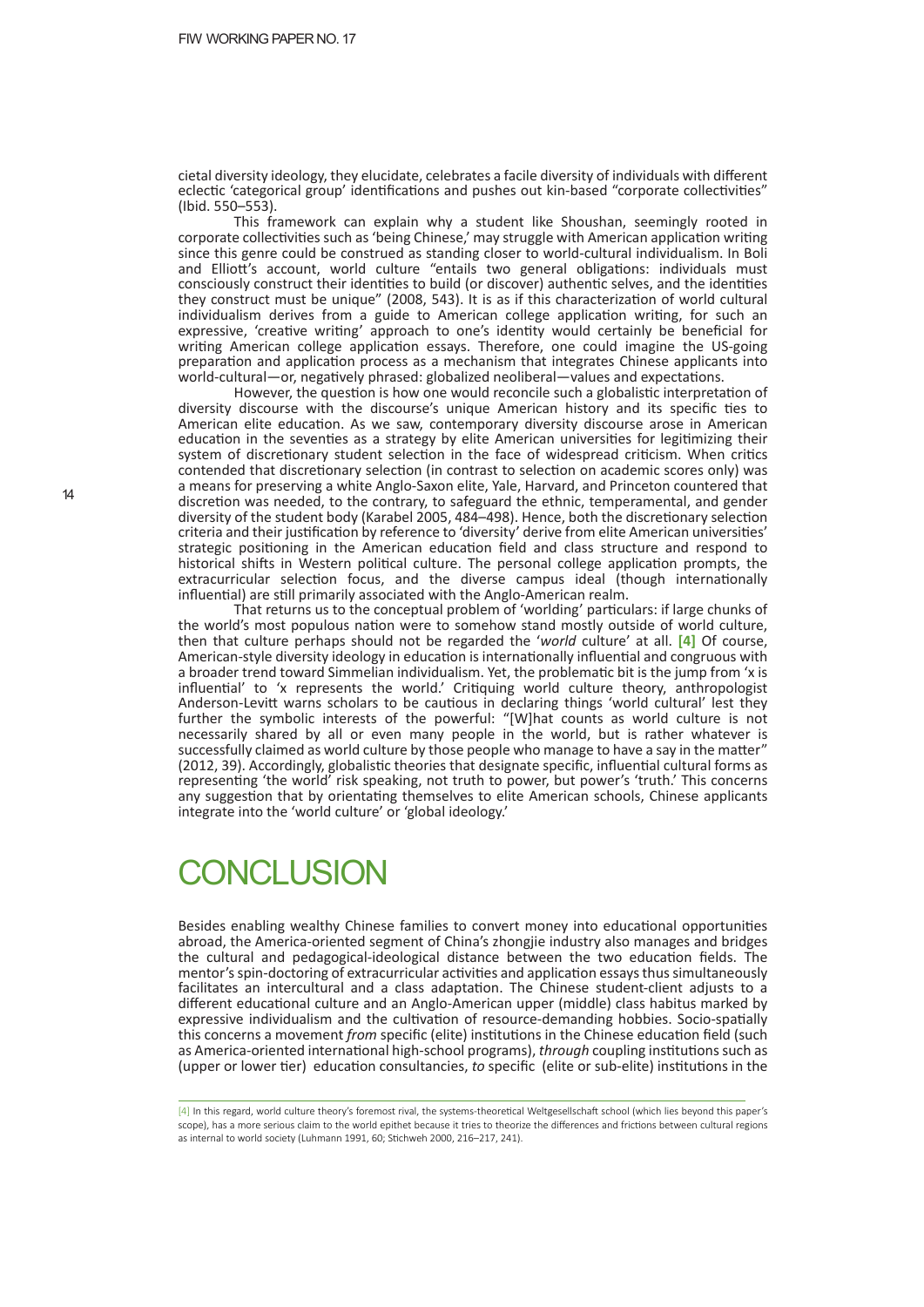American education field. Each of the involved institutions strategically operates in, reproduces, and is shaped by a local, domestic, and partly international class structure (compare Liu 2020, 153), one that manifests *within*—but is also *refracted by*—the functionally differentiated education field.

The intercultural work and the difficulties involved bring to light the organized effort that goes into producing and maintaining connectivity between the education fields of different countries, cultural regions, and regimes or politeiai. The industry's America-oriented segment is part of a larger coupling complex that consists of institutions, practices, and organizations facilitating mobility between the Chinese and American education fields. This coupling complex is asymmetrical: China-US and US-China movements do not hold symmetrical positions within it. The normative and linguistic adjustments demanded of students, and the institutional support infrastructure and financial investments involved, are more extensive with student movement from China to the United States than vice versa. The zhongjie industry reflects and responds to this need for considerable adjustment from the Chinese side.

Chinese applicants' attempted (strategic) normative adaptation to elite American educational institutions can be analyzed on various geospatial levels. Proximately, the adaptedto or placated normative formations are those of specific institutions in America's education field, but these formations also have national and global environments. The hypothesis that Chinese applicants are, in extension, adapting to something like American education culture is not implausible, first because this is frequently suggested in the research literature; and second, because the Chinese and the American education field interact with a very different political environment. Applicants also adapt to 'global' or 'inter-world-regional' asymmetries of prestige—that is, to American cultural hegemony. Yet, one should not exaggerate these Sino-American asymmetries by styling America's leading schools as locale-transcending bearers of worldness vis-à-vis a Chinese 'non-world' periphery, for that would obscure the American educational field's ideological, cultural, and historical particularity and naturalize its international dominance.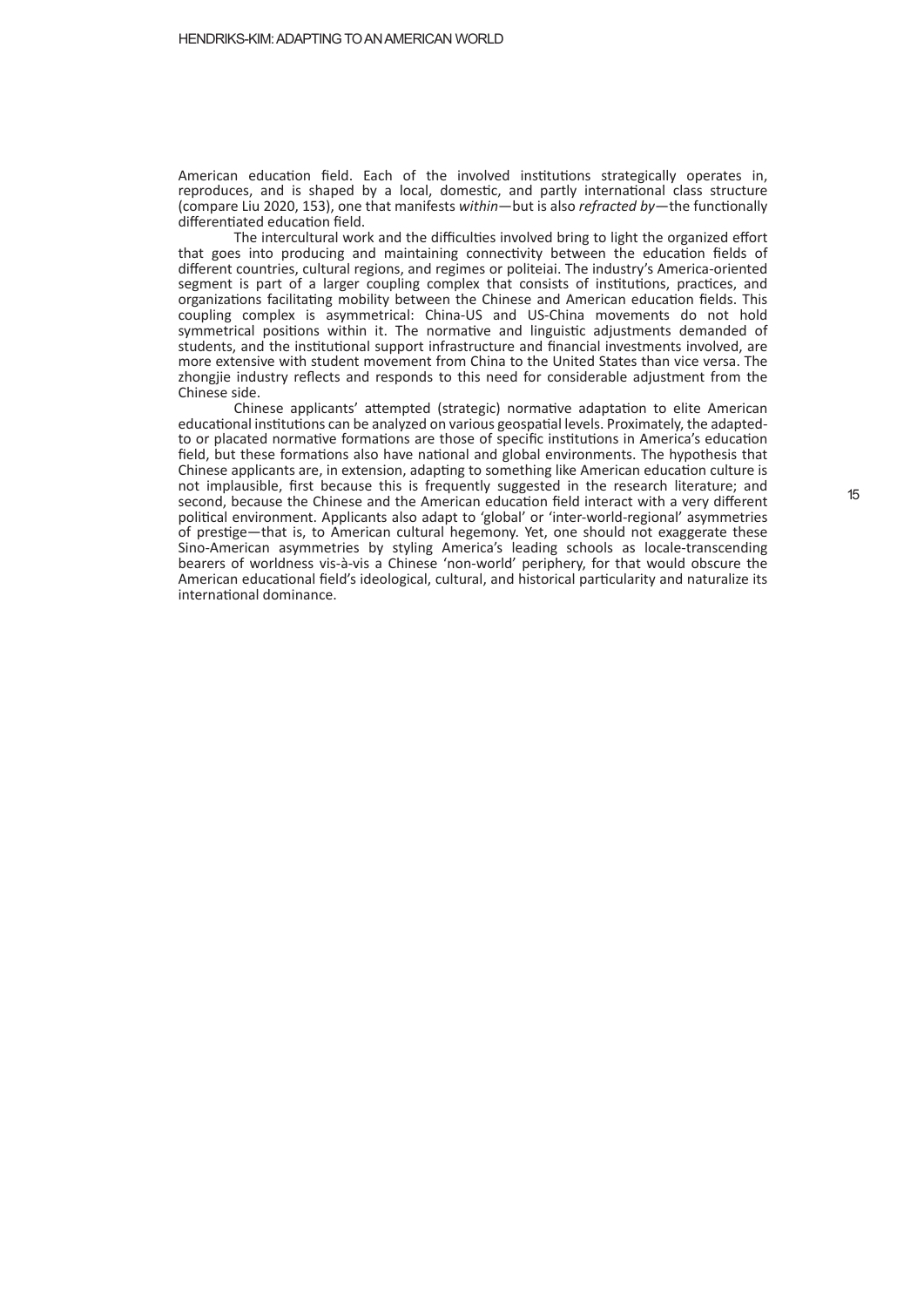#### **REFERENCES**

- Anderson-Levitt, Kathryn. 2012. "Complicating the Concept of Culture." *Comparative Educa�on* 48 (4):441–454. h�ps://doi.org/10.1080/03050068.2011.634285.
- Babones, Salvatore. 2017. *American Tianxia: Chinese Money, American Power and the End of History*. Bristol, UK: Policy Press.
- Boli, John and Michael A. Elliott. 2008. "Facade Diversity: The Individualization of Cultural Differences." *International Sociology* 23 (4): 540–560. https://doi.org/ 10.1177/0268580908090727
- Carney, Stephen, Rappleye, Jeremy, and Iveta Salova. 2012. "Between Faith and Science: World Culture Theory and Comparative Education." *Comparative Education Review* 56 (3): 366–393.
- Crawford, Terry. 2015. "What Students in China Have Taught Me About U.S. College Admissions." The Atlantic. 6 Jan. 2015. <http://www.theatlantic.com/education/ print/2015/01/what-students-in-china-have-taught-me-about-us-collegeadmissions/384212>
- Cross-Border Education Research Team. 2020. C-BERT International Campus Listing. Albany, NY. Cited on March 26, 2021. <http://cbert.org/resources-data/intl-campus/>
- Daxue Consulting. 2020. "International Schools in China Maintain Slow Growth." 20 Oct. 2020. https://daxueconsulting.com/the-market-of-international-school-in-china-abooming-sector/
- Gao, Han, and Yuhan Tan. 2017. "Chinese students contribute \$12.55 bln to U.S. economy." *Na�onal Business Daily*, 14 December 2017. Accessed 26 December 2018. <h�p:// www.nbdpress.com/articles/2017-11-14/3427.html>
- Gaztambide-Fernández, Rubén. 2009. "What Is an Elite Boarding School?" *Review of Educa�onal Research* 79 (3), 1090–1128. DOI: 10.3102/0034654309339500.
- Hampel, Amir. 2017a. "Equal Temperament: Autonomy and Iden�ty in Chinese Public Speaking Clubs." *ETHOS: Journal of the Society of Psychological Anthropology* 45(4): 441–461. — 2020. "Globalising Personality: A View from China." *The Routledge Interna�onal Handbook of Global Therapeu�c Cultures*. Nehring, Daniel, Ole Jacob Madsen, Edgar Cabanas, China Mills, Dylan Kerrigan, eds. 219–232.
- Hendriks, Eric. *Life Advice from Below: The Public Role of Self-Help Coaches in Germany and China*. 2017. Leiden and New York: Brill.
- Holzinger, Markus. 2018. "Warum die Weltgesellschaft nicht existiert. Kritische Reflexionen zu einigen empirischen und epistemologischen Problemen der Theorie der Weltgesellschaft." Kölner Zeitschrift für Soziologie und Sozialpsychologie 70:183-211. https://doi.org/10.1007/s11577-018-0519-9
- IIE Open Doors. 2020. "2020 Fact Sheet: China." <https://opendoorsdata.org/fact sheets/ china/Y>
- Karabel, Jerome. 2005. *The Chosen: The Hidden History of Admission and Exclusion at Harvard, Yale, and Princeton* (2005). Boston and New York: Houghton Mifflin Company
- Kipnis, Andrew B. 2011a. *Governing Educa�onal Desire: Culture, Poli�cs, and Schooling in China*. London: University of Chicago Press.
- Kipnis, Andrew B. 2011b. "Subjectification and Education for Quality in China." *Economy and Society* 40 (2):289-306.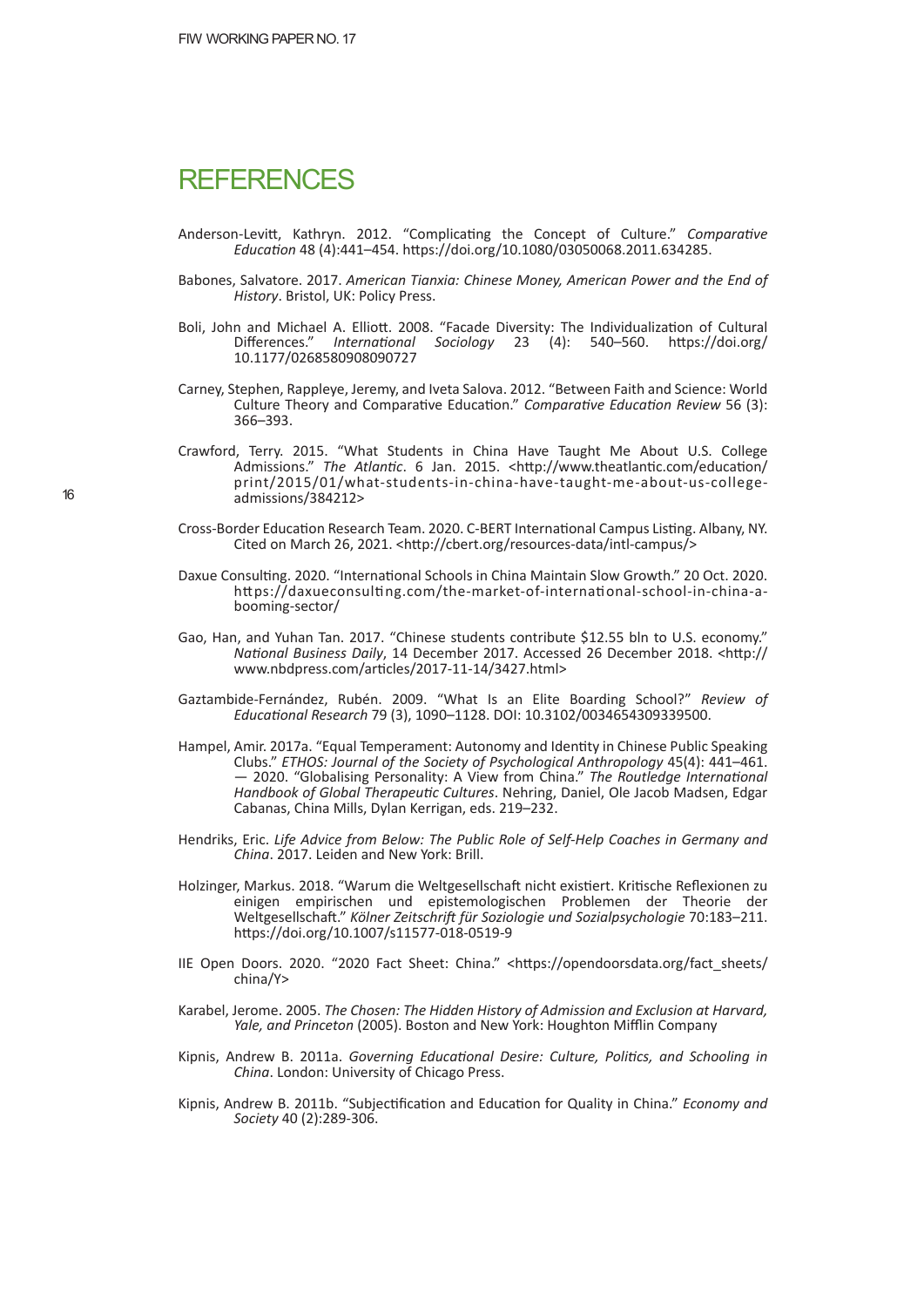- Lan, Shanshan. 2019. "State-Mediated Brokerage System in China's Self-funded Study Abroad Market." *Interna�onal Migra�on* 57(3). doi: 10.1111/imig.12515
- Lareau, Annette. 2003. *Unequal Childhoods: Class, Race, and Family Life*. Berkeley: University of California Press.
- Liu, Jun. 2001. *Asian Students' Classroom Communica�on Pa�erns in U.S. Universi�es: An Emic Perspec�ve*. London: Ablex.
- Liu, Jun. 2002. "Negotiating Silence in American Classrooms: Three Chinese Cases." Language *and Intercultural Communica�on* 2 (1):37–54. doi: 10.1080/14708470208668074.
- Liu, Shuning. 2020. *Neoliberalism, Globaliza�on, and 'Elite' Educa�on in China: Becoming International*. Oxfordshire UK: Taylor and Francis.
- Long, Kyle A. 2018. "Battle of the Brand: Independent 'American' Universities Abroad." *Interna�onal Higher Educa�on* 95. Fall 2018. 4–5. doi: h�ps://doi.org/10.6017/ ihe.2018.95.10716
- Luhmann, Niklas. 1991 (1975). *Soziologische Au�lärung* [Sociological clearing] 2. Fourth edition. Wiesbaden: Springer.
- Ma, Yingyi. 2020. Ambitious and Anxious: How Chinese College Students Succeed and Struggle in American Higher Education. New York: Columbia University Press. https://doi.org/ 10.7312/ma--18458
- New Oriental Education and Technology Group Inc. 2019. Annual Report for the New York Stock Exchange.
- OECD. 2019. PISA 2018 Results (Volume I): What Students Know and Can Do. Paris.
- Pan, Su-Yan. 2009. *University Autonomy, the State, and Social Change in China*. Hong Kong: Hong Kong University Press.
- Ping, Wang. 2010. "A Case Study of an In-class Silent Postgraduate Chinese Student in London Metropolitan University: A Journey of Learning." *TESOL Journal* 2:207-214.
- PRC, Ministry of Education of the. 2018. "2017 Sees Increase in Number of Chinese Students Studying Abroad and Returning After Overseas Studies." accessed April 4. <http:// en.moe.gov.cn/News/Top\_News/201804/t20180404\_332354.html>.
- Rappleye, Jeremy. 2014. "Revisiting the Metaphor of the Island: Challenging 'World Culture' from an Island Misunderstood." *Globalisa�on, Socie�es and Educa�on* 2014. doi: 10.1080/14767724.2014.967486 <h�p://dx.doi.org/ 10.1080/14767724.2014.967486> Cited 8 Feb. 2020.
- Silver, Laura, Kat Devlin, Christine Huang. 2021. "Most Americans Support Tough Stance Toward China on Human Rights, Economic Issues." 4 Mar. 2021. Pew Research. https:/ /www.pewresearch.org/global/2021/03/04/most-americans-support-tough-stancetoward-china-on-human-rights-economic-issues/
- Stevenson, Alexandra. 2021. "China moves against private tutoring companies, causing shares to plunge." New York Times, 26 Jul. 2021. <https://www.nytimes.com/2021/07/26/ business/china-private-educa�on.html> Cited 30 Aug. 2021.
- S�chweh, Rudolf. 2000. *Die Weltgesellscha�. Soziologische Analysen* [The world society: sociological analyses]. Frankfurt am Main: Suhrkamp.
- Strijbis, Oliver, Céline Teney and Marc Helbling. 2019. "Why Are Elites More Cosmopolitan than Masses?" In: *The Struggle over Borders: Cosmopolitanism and Communitarianism*. Wilde et al. ed. Cambridge: Cambridge University Press. 37-64. https://doi.org/ 10.1017/9781108652698.002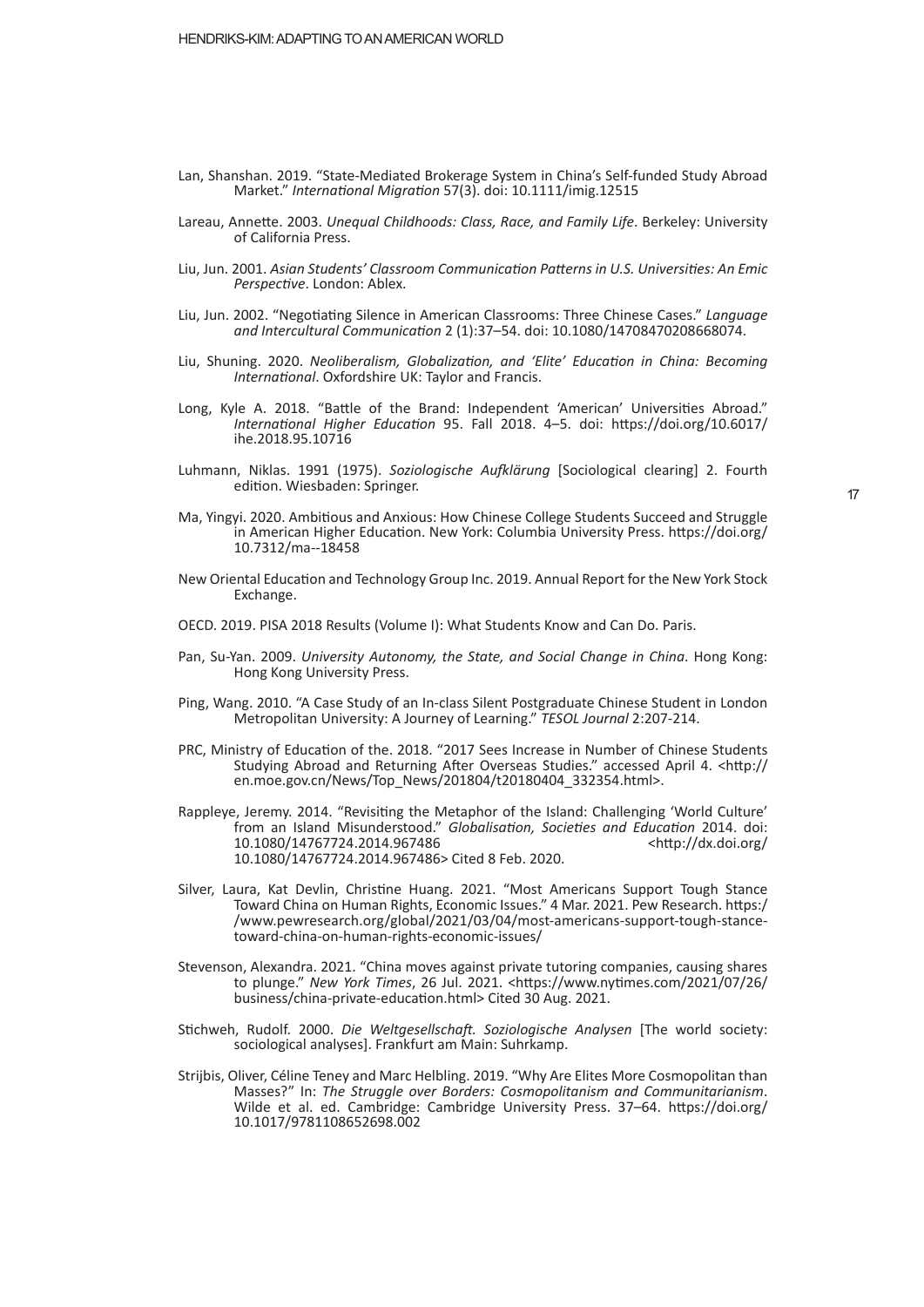- Sun, E-tu Zen. 1980. "The Growth of the Academic Community, 1912-1949." In: John K. Fairbank and Albert Feuerwerker (eds.). *The Cambridge History of Modern China* 13(2). Cambridge: The University of Cambridge Press.
- UIS. 2017. Outbound Internationally Mobile Students by Host Region. Montreal: UNESCO.
- Yan, Kun, and David C. Berliner. 2011. "Chinese International Students in the United States: Demographic Trends, Motivations, Acculturation Features and Adjustment Challenges." *Asia Pacific Educa�on Review* 12:173–184. doi: doi:10.1353/ csd.2013.0010.
- Yan, Kun, and David C. Berliner. 2013. "Chinese International Students' Personal and Sociocultural Stressors in the United States "*Journal of College Student Development* 54 (1):62-84. doi: doi:10.1353/csd.2013.0010.
- Yuan, Mei, Sude, Tian Wang, Wan Zhang, Ning Chen, Ashley Simpson, and Fred Dervin. 2020. "Chinese Minzu Education in Higher Education: An Inspiration for 'Western' Diversity Education?" British Journal of Educational Studies, 68(4) 2020. 461-486. doi: 10.1080/00071005.2020.1712323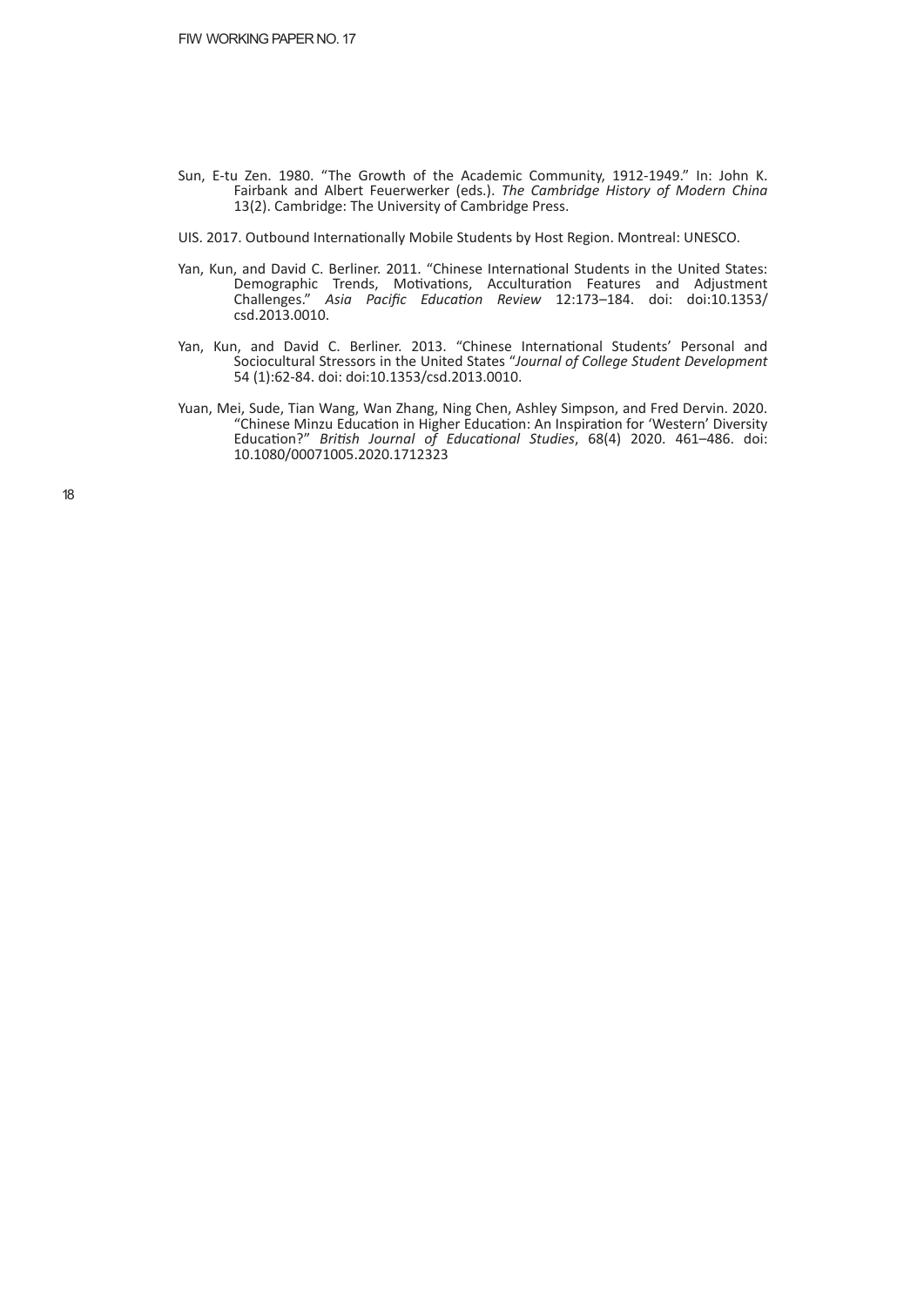#### ABOUT THE AUTHOR

Eric Hendriks-Kim (Amsterdam, 1985) wrote this working paper while Thyssen-postdoc at the Forum Internationale Wissenschaft of the University of Bonn. The paper is based on research he conducted in Beijing in 2017 and 2018. Hendriks-Kim previously did a postdoc at Peking University, and earned his Ph.D. from Mannheim University and his M.A. from the University of Chicago. He has published on the globalization of self-help culture and American pedagogical schools, and their interaction with China's governance model and educational traditions.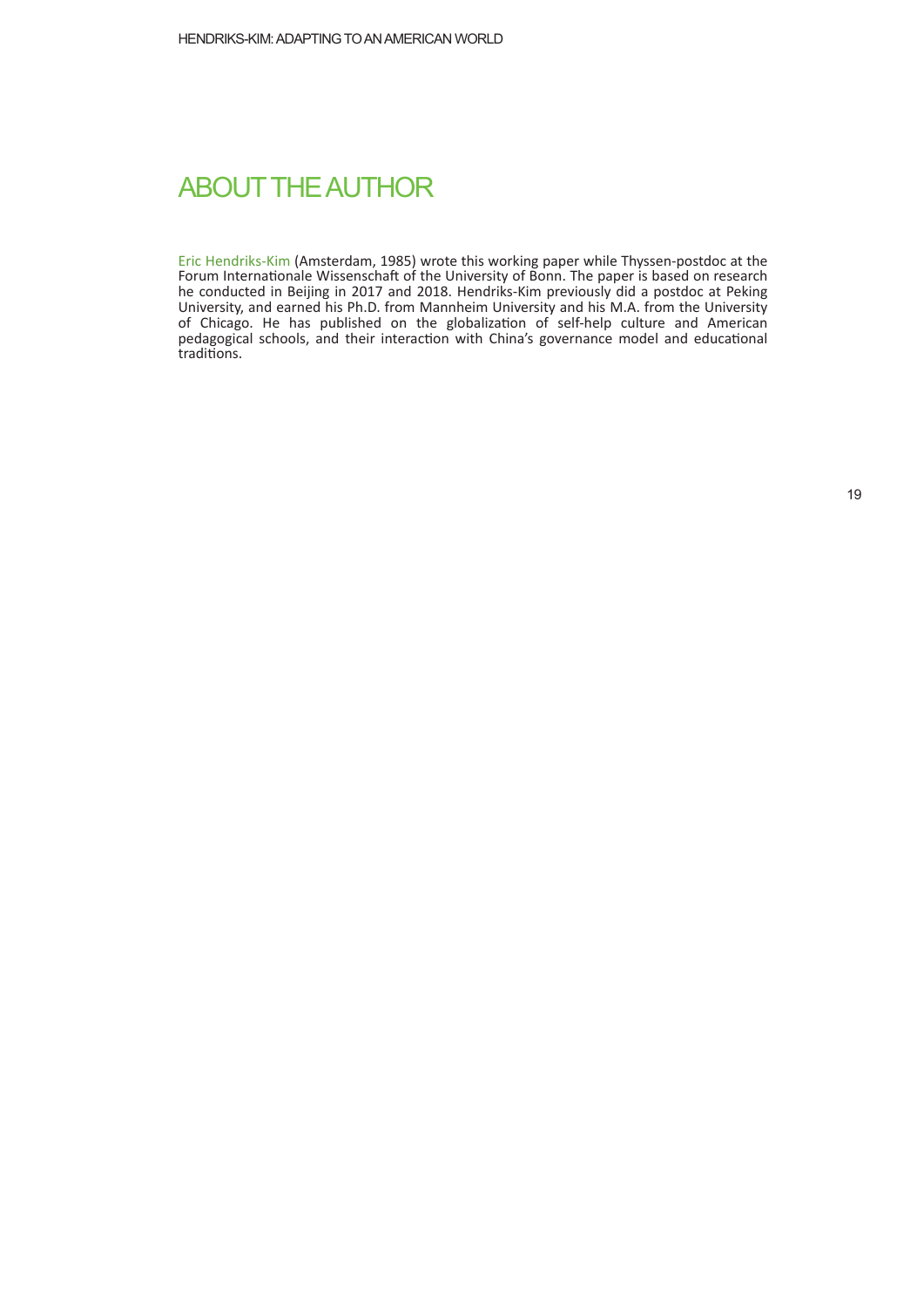## **FIW WORKING PAPER**



#### **Titel:** Zum Forschungsprogramm des Forum Internationale Wissenschaft der Universität Bonn **Autor:** Rudolf Stichweh **Datum:** September 2015 **ISBN:** 978-3-946306-00-9







**Titel:** Politische Demokratie und die funktionale Differenzierung der Gesellschaft. Zur Logik der Moderne **Autor:** Rudolf Stichweh **Datum:** April 2016







**Titel:** The Logic of the Soviet Organisational Society. Political Control, the Soviet Village, and World Society **Autor:** Evelyn Moser **Datum:** Mai 2016 **ISBN:** 978-3-946306-03-0

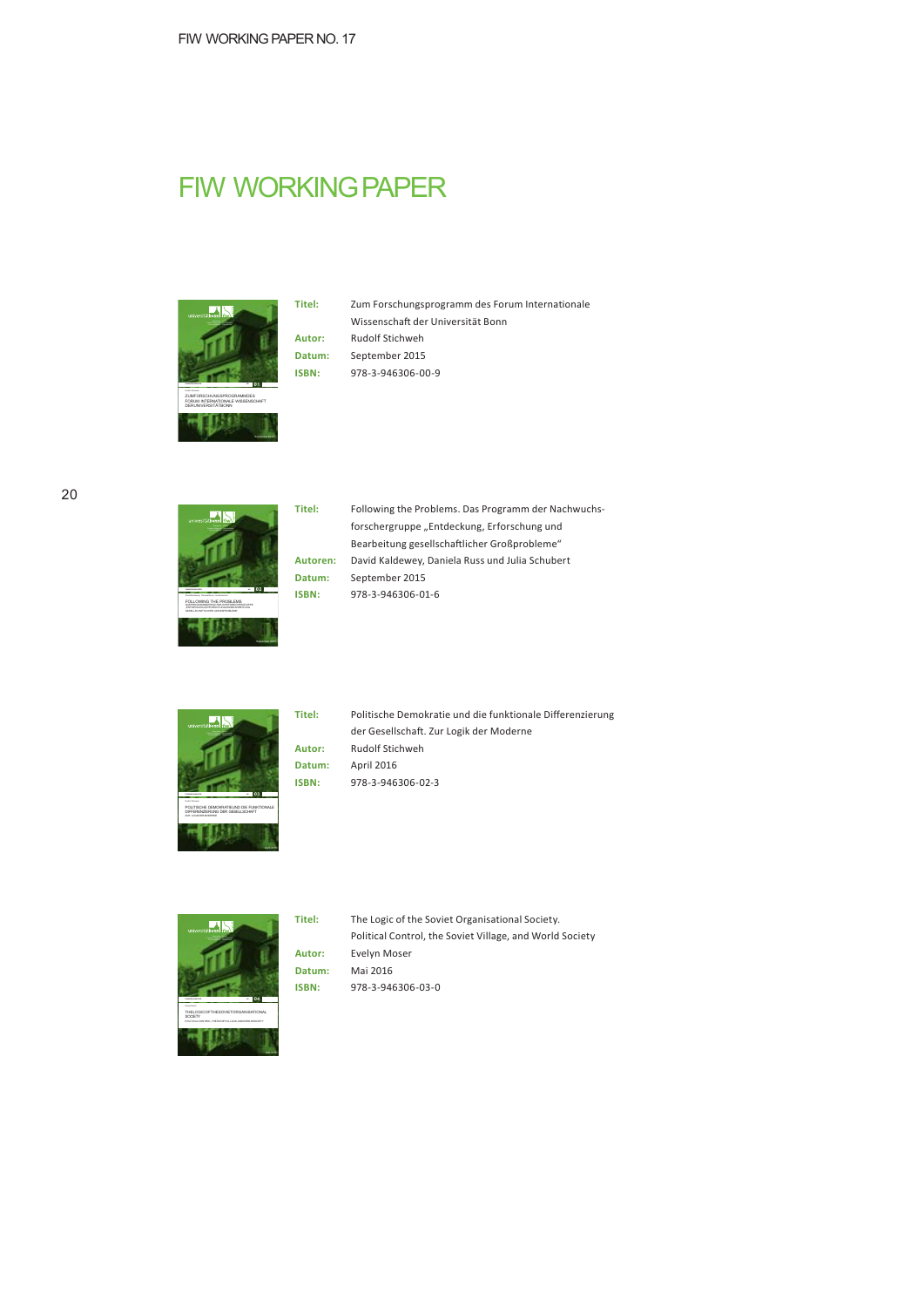

September2016

März2017

Juni 2017

**Titel:** Markets, Order and Noise. Two Contributions to a Comprehensive Understanding of Modern Markets **Autoren:** Pascal Goeke, Evelyn Moser **Datum:** September 2016 **ISBN:** 978-3-946306-04-7







Titel: The Making of the , Geisteswissenschaften'. A Case of Boundary Work? **Autor:** Julian Hamann **Datum:** Juni 2017 **ISBN:** 978-3-946306-06-1



**Titel:** Beyond the Google Ngram Viewer: Bibliographic Databases and Journal Archives as Tools for the Quantitative Analysis of Scientific and Meta-Scientific Concepts **Autoren:** Jason Chumtong, David Kaldewey **Datum:** August 2017 **ISBN:** 978-3-946306-07-8



**Titel:** The Bipolarity of Democracy and Authoritarianism. Value Patterns, Inclusion Roles and Forms of Internal Differentiation of Political Systems **Autoren:** Anna L. Ahlers, Rudolf Stichweh **Datum:** September 2017 **ISBN:** 978-3-946306-08-5 **<sup>09</sup>**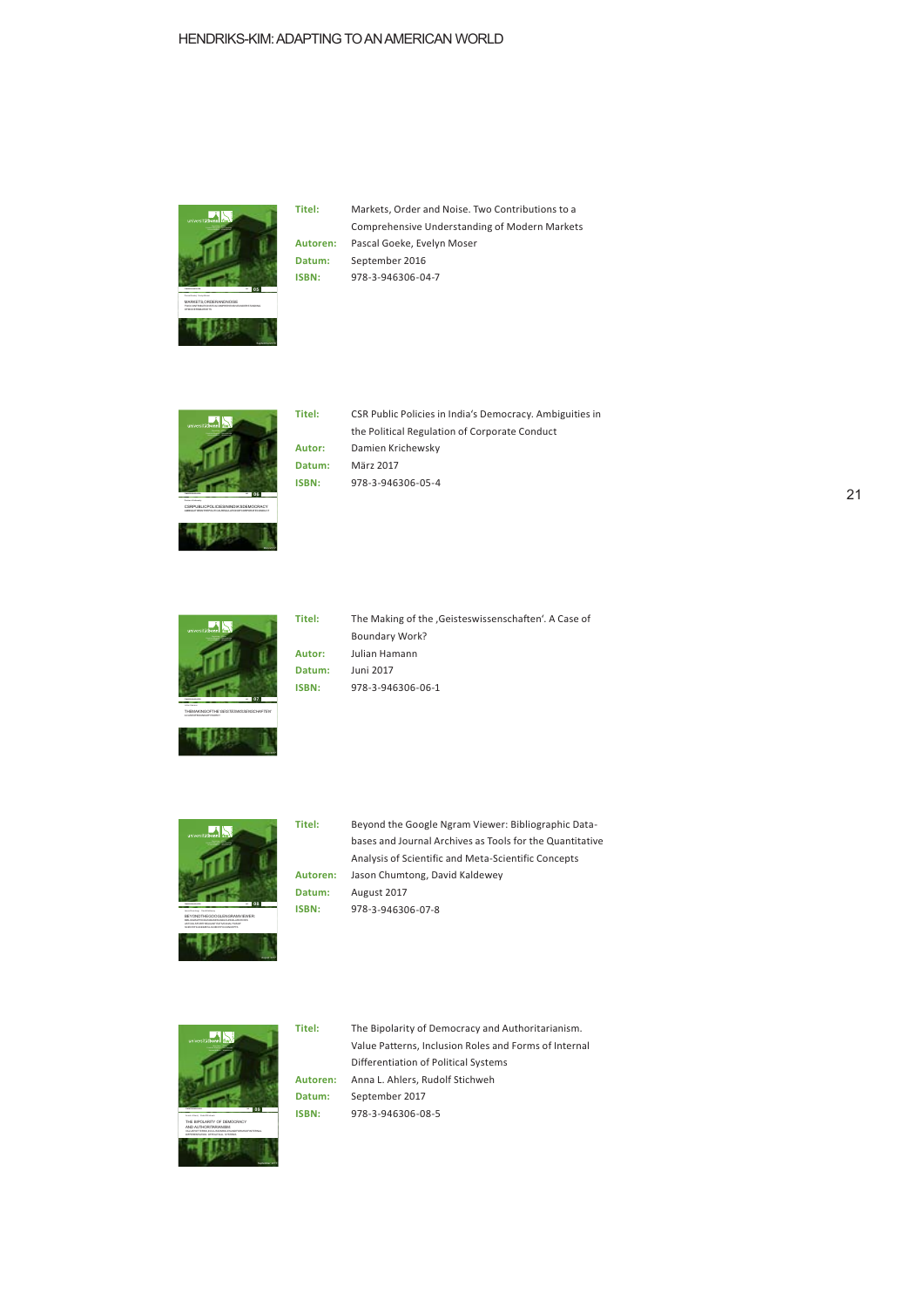

**Titel:** Working for Harmony and Innovation? Political Inclusion of Diversified Elites via the Chinese People's Political Consultative Conference **Autoren:** Rebekka Åsnes Sagild, Anna L. Ahlers **Datum:** Juni 2019 **ISBN:** 978-3-946306-09-02



**Titel:** The Label of 'Religion': Migration and Ascriptions of Religious Identities in Contemporary Europe **Autoren:** Rafaela Eulberg, Annika Jacobsen, Petra Tillessen **Datum:** Juli 2019 **ISBN:** 978-3-946306-10-8



**Titel:** Towards a Poststructuralist Approach to Religion: A Response to "The Label of 'Religion': Migration and Ascriptions of Religious Identities in Contemporary Europe" and a Critique of "Multiple Religious Identities" **Autor:** Giovanni Maltese Oktober 2019 978-3-946306-12-2



CIVILWAR EVANGELICAL COMMUNITIES IN AYACUCHO, PERU

Dezember 2020

Dezember 2020

Dezember 2020 Redeemed, Reborn, Forgiven: Local Processes of Forgiveness and Reconciliation in Post-Civil War Evangelical Communities in Ayacucho, Peru **Autor:** Ariane Kovac 978-3-946306-13-9



**Datum:** Juni 2021 978-3-946306-14-6 Demagogie und Volkstribune. Beobachtungsverhältnisse in Praxen charismatischer Stellvertreterschaft **Autor:** Julia Stenzel